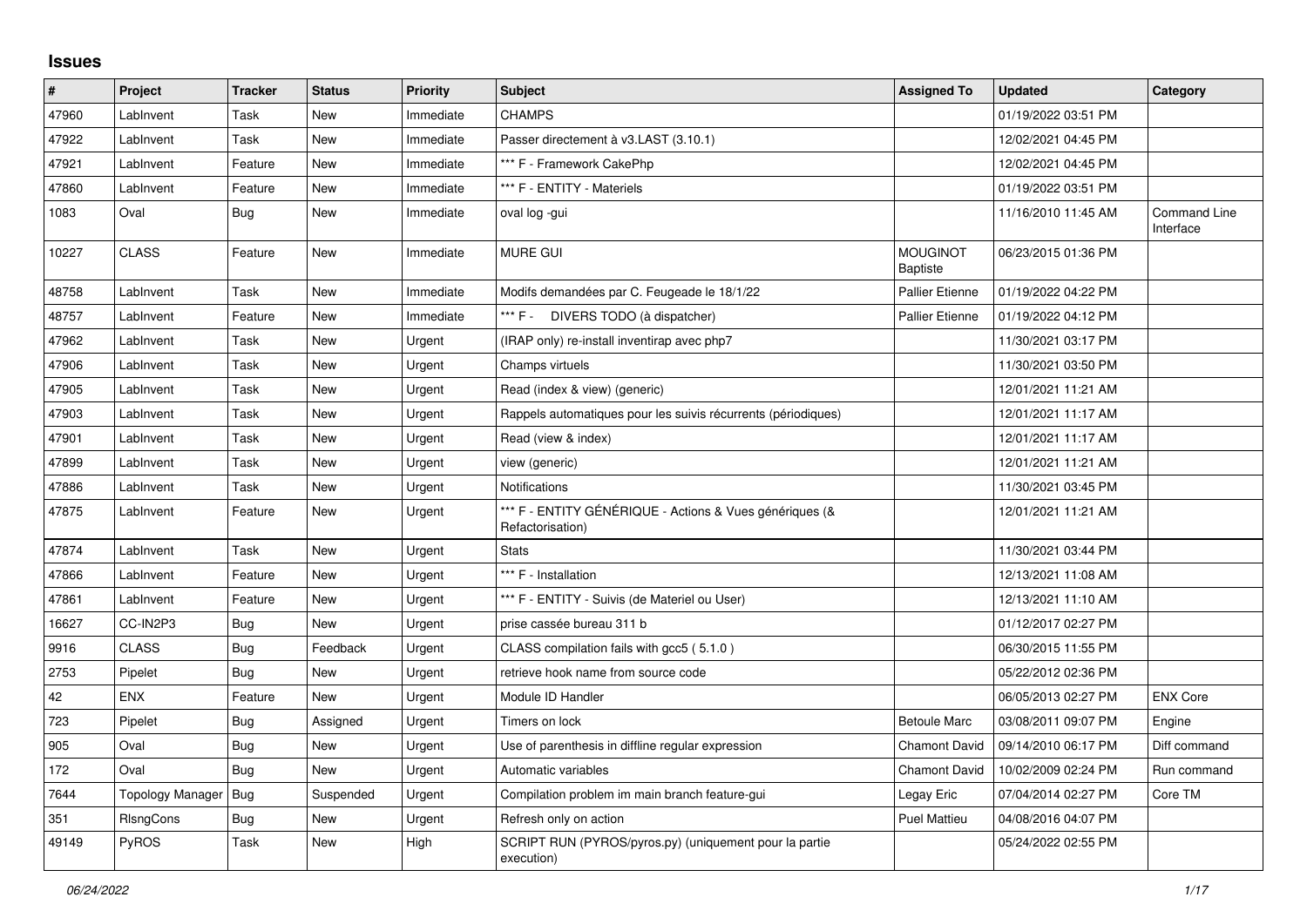| #     | Project      | <b>Tracker</b> | <b>Status</b> | <b>Priority</b> | <b>Subject</b>                                                                                                                                       | <b>Assigned To</b> | <b>Updated</b>      | Category |
|-------|--------------|----------------|---------------|-----------------|------------------------------------------------------------------------------------------------------------------------------------------------------|--------------------|---------------------|----------|
| 48278 | PyROS        | Task           | New           | High            | AGENT général (dont dépendent tous les agents et AgentDevices)                                                                                       |                    | 01/29/2022 01:05 AM |          |
| 48271 | <b>PyROS</b> | Task           | <b>New</b>    | High            | CLASSIC installation (with venv)                                                                                                                     |                    | 03/16/2022 07:27 AM |          |
| 47952 | LabInvent    | Task           | New           | High            | Ecran d'accueil à restructurer                                                                                                                       |                    | 11/30/2021 03:43 PM |          |
| 47947 | LabInvent    | Task           | New           | High            | docker only                                                                                                                                          |                    | 12/13/2021 11:07 AM |          |
| 47942 | LabInvent    | Task           | New           | High            | index (generic)                                                                                                                                      |                    | 11/30/2021 03:48 PM |          |
| 47937 | LabInvent    | Task           | <b>New</b>    | High            | Read (index & view) (generic ?)                                                                                                                      |                    | 11/30/2021 03:48 PM |          |
| 47936 | LabInvent    | Task           | <b>New</b>    | High            | 3-4 - TBO & ARCHIVED                                                                                                                                 |                    | 11/30/2021 03:43 PM |          |
| 47934 | LabInvent    | Task           | New           | High            | LIFECYCLE (Status): CREATED => (TBO) => VALIDATED => TBA<br>=> ARCHIVED                                                                              |                    | 11/30/2021 03:43 PM |          |
| 47927 | LabInvent    | Task           | <b>New</b>    | High            | A gérer via fichier conf YAML                                                                                                                        |                    | 11/30/2021 03:47 PM |          |
| 47926 | LabInvent    | Task           | New           | High            | Instance DEMO docker - à installer sur hyp2 puis sur VM pweb3                                                                                        |                    | 12/13/2021 11:07 AM |          |
| 47914 | LabInvent    | Task           | New           | High            | index (generic)                                                                                                                                      |                    | 11/30/2021 03:50 PM |          |
| 47912 | LabInvent    | Task           | New           | High            | (VUE) Elements et Helper                                                                                                                             |                    | 11/30/2021 03:51 PM |          |
| 47897 | LabInvent    | Task           | New           | High            | *** F - Stats (Users)                                                                                                                                |                    | 11/30/2021 03:48 PM |          |
| 47890 | LabInvent    | Task           | <b>New</b>    | High            | Commander (demande achat)                                                                                                                            |                    | 01/19/2022 03:48 PM |          |
| 47884 | LabInvent    | Task           | New           | High            | partitionnement par Site (besoin IP2I/LMA)                                                                                                           |                    | 11/30/2021 03:43 PM |          |
| 47882 | LabInvent    | Task           | New           | High            | Delete - delete                                                                                                                                      |                    | 11/30/2021 03:42 PM |          |
| 47881 | LabInvent    | Task           | New           | High            | Read - view                                                                                                                                          |                    | 11/30/2021 03:42 PM |          |
| 47879 | LabInvent    | Task           | <b>New</b>    | High            | Create/Update - add edit                                                                                                                             |                    | 11/30/2021 03:42 PM |          |
| 47878 | LabInvent    | Task           | <b>New</b>    | High            | Autres                                                                                                                                               |                    | 11/30/2021 03:44 PM |          |
| 47877 | LabInvent    | Task           | New           | High            | find (search)                                                                                                                                        |                    | 11/30/2021 03:43 PM |          |
| 47876 | LabInvent    | Task           | New           | High            | CRUD                                                                                                                                                 |                    | 11/30/2021 03:42 PM |          |
| 47872 | LabInvent    | Task           | New           | High            | <b>Actions &amp; Vues</b>                                                                                                                            |                    | 11/30/2021 03:42 PM |          |
| 47867 | LabInvent    | Task           | New           | High            | *** F - Autorisations (Users)                                                                                                                        |                    | 11/30/2021 03:47 PM |          |
| 47863 | LabInvent    | Feature        | <b>New</b>    | High            | *** F - ENTITY - Users                                                                                                                               |                    | 11/30/2021 03:43 PM |          |
| 47388 | <b>PyROS</b> | Task           | New           | High            | (F14) ENTITIES - definition & implementation - CONFIG FILES                                                                                          |                    | 01/29/2022 01:25 AM |          |
| 45485 | PyROS        | Feature        | New           | High            | **** D0 - GENERAL, ADMINISTRATIVE & TECHNICAL                                                                                                        |                    | 03/16/2022 04:53 PM |          |
| 45483 | PyROS        | Feature        | New           | High            | **** D4 - Images production (L0)                                                                                                                     |                    | 03/16/2022 07:28 AM |          |
| 45482 | PyROS        | Feature        | New           | High            | **** D3 - Sequences submission & plannig                                                                                                             |                    | 02/22/2022 03:01 PM |          |
| 45480 | PyROS        | Feature        | New           | High            | **** D1 - System Security & Control                                                                                                                  |                    | 05/24/2022 02:55 PM |          |
| 45004 | PyROS        | Task           | New           | High            | MAIN CONFIG FILE - Décrire dans un fichier texte la configuration<br>complète d'une UNIT (monture) et tous ses composants et<br>instruments associés |                    | 01/29/2022 01:25 AM |          |
| 45000 | PyROS        | Task           | New           | High            | Generic commands grammar description & management                                                                                                    |                    | 05/06/2021 05:05 PM |          |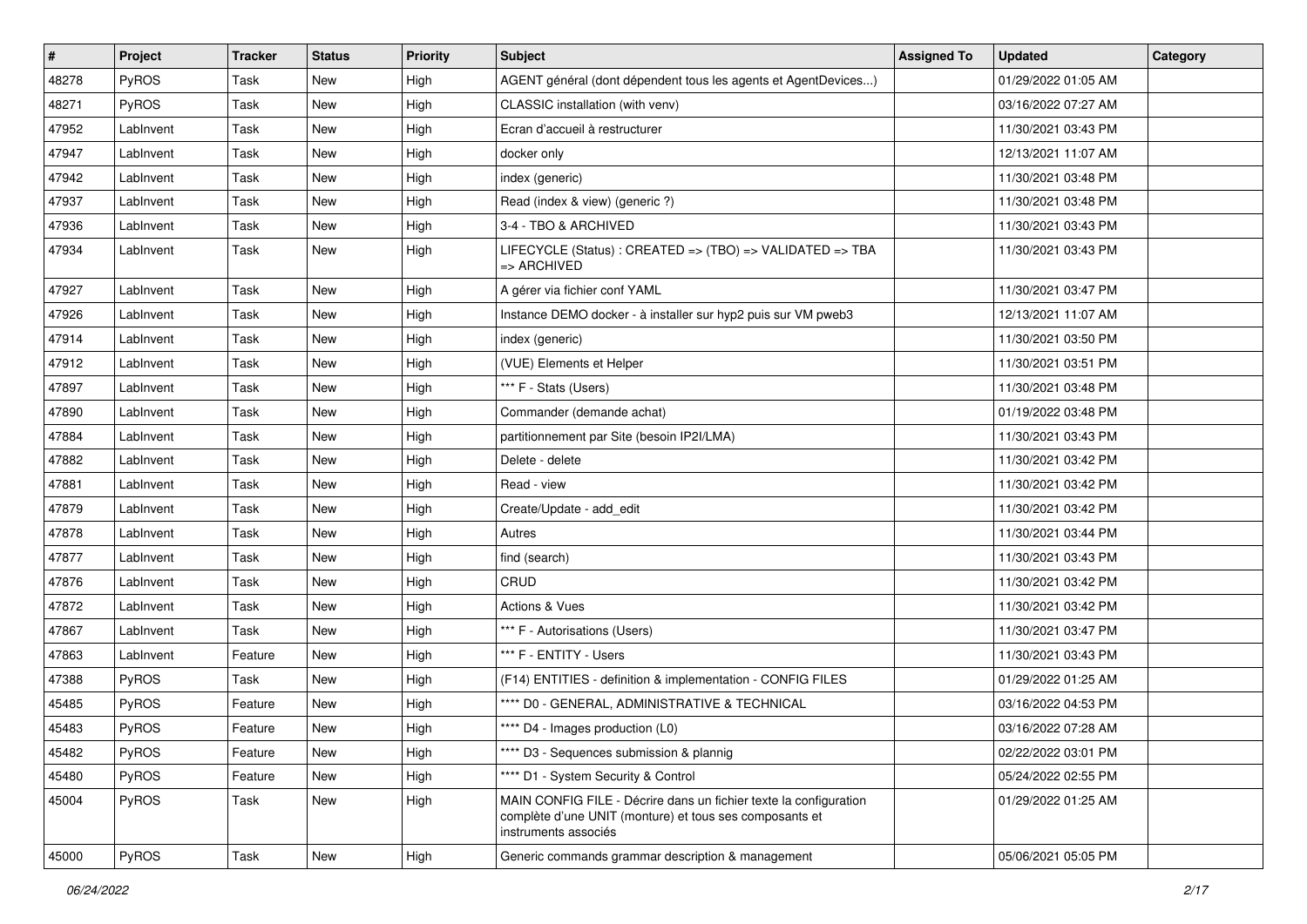| #     | Project                 | <b>Tracker</b> | <b>Status</b> | <b>Priority</b> | <b>Subject</b>                                                                                                                        | <b>Assigned To</b> | <b>Updated</b>      | Category     |
|-------|-------------------------|----------------|---------------|-----------------|---------------------------------------------------------------------------------------------------------------------------------------|--------------------|---------------------|--------------|
| 44658 | PyROS                   | Feature        | New           | High            | *** SF15 - SST - START&STOP - System Startup (launch),<br>monitoring, and Shutdown                                                    |                    | 05/24/2022 02:55 PM |              |
| 44389 | PyROS                   | Task           | New           | High            | (GF1) PROJECT MANAGEMENT (REDMINE FORGE) : Features,<br>tasks, gantt, kanban                                                          |                    | 03/04/2022 11:56 AM |              |
| 44334 | PyROS                   | Task           | In progress   | High            | (F08) Intégration protocole INDI                                                                                                      |                    | 05/06/2021 05:05 PM |              |
| 44329 | PyROS                   | Task           | New           | High            | Migration gitlab sur IN2P3                                                                                                            |                    | 12/14/2021 12:08 PM |              |
| 44172 | PyROS                   | Feature        | New           | High            | *** SF14 - OCF - Observatory Unit & Site Configuration                                                                                |                    | 01/29/2022 01:24 AM |              |
| 44168 | PyROS                   | Task           | New           | High            | (GF2) INSTALL & DEPLOY                                                                                                                |                    | 03/16/2022 07:27 AM |              |
| 44166 | PyROS                   | Task           | New           | High            | (GF1) DOCUMENTATION                                                                                                                   |                    | 03/04/2022 11:57 AM |              |
| 44162 | PyROS                   | Feature        | <b>New</b>    | High            | *** SF08 - EXE (SOX) - Observation Sequence (SO) eXecution                                                                            |                    | 03/15/2022 04:46 PM |              |
| 44161 | PyROS                   | Feature        | New           | High            | *** SF04 - SPV - System Coordination & Supervision : Majordome<br>(Conducting) (head)                                                 |                    | 03/15/2022 04:45 PM |              |
| 44151 | PyROS                   | Feature        | <b>New</b>    | High            | *** GF1 - PROJ - Project management, documentation, formation des<br>utilisateurs, interfaces, plan de justification de la définition |                    | 01/31/2022 11:32 AM |              |
| 44148 | PyROS                   | Feature        | <b>New</b>    | High            | *** GF2 - INST - Config, Install, udpate, deploy (IRAP, CNES,<br>TAROT)                                                               |                    | 03/16/2022 07:27 AM |              |
| 37910 | Lavoisier               | Feature        | New           | High            | do not log AdaptorException when they are already sent to the user                                                                    |                    | 07/25/2019 09:41 AM |              |
| 36236 | IN2P3-Forge             | Support        | <b>New</b>    | High            | Synchronisation demandée pour un serveur Mercurial                                                                                    |                    | 04/13/2021 09:07 AM |              |
| 10314 | PEM                     | <b>Bug</b>     | New           | High            | Environment compliant with CLI                                                                                                        |                    | 07/07/2015 09:57 AM |              |
| 9883  | <b>CLASS</b>            | Bug            | New           | High            | Copy past from user manual                                                                                                            |                    | 05/18/2015 10:26 PM |              |
| 9790  | <b>CLASS</b>            | Feature        | New           | High            | neutron & y Spectrum calculation                                                                                                      |                    | 04/29/2015 12:15 PM |              |
| 8995  | SphereLib               | <b>Bug</b>     | New           | High            | python2.7-config                                                                                                                      |                    | 01/28/2015 04:21 PM |              |
| 7587  | <b>Topology Manager</b> | Bug            | New           | High            | Replace an item                                                                                                                       |                    | 06/30/2014 05:42 PM |              |
| 7460  | Lavoisier               | Feature        | New           | High            | support HTTP proxy                                                                                                                    |                    | 02/17/2015 01:04 PM |              |
| 1178  | Pipelet                 | Task           | New           | High            | writing mysql and postgre backends                                                                                                    |                    | 02/13/2013 10:49 AM |              |
| 714   | TReqS                   | <b>Bug</b>     | New           | High            | Annuler un staging en cours                                                                                                           |                    | 03/24/2015 04:34 PM |              |
| 432   | Smurf                   | Bug            | New           | High            | creation de fichiers vides                                                                                                            |                    | 04/23/2021 11:44 AM |              |
| 423   | TReqS                   | Feature        | New           | High            | Écrire une toolbox pour administration                                                                                                |                    | 03/24/2015 04:40 PM |              |
| 388   | TReqS                   | Feature        | New           | High            | Possibilités d'interactions avec le serveur TReqS                                                                                     |                    | 03/24/2015 04:06 PM |              |
| 9496  | Lavoisier               | Feature        | New           | High            | upgrade to more recent version of JSW                                                                                                 |                    | 03/18/2015 06:34 PM | <b>Build</b> |
| 9086  | Lavoisier               | Feature        | New           | High            | enable refreshing all notifiable caches with one single click                                                                         |                    | 02/09/2015 12:37 PM | Console      |
| 9606  | Lavoisier               | Feature        | New           | High            | add attribute @encoding to element <connector></connector>                                                                            |                    | 03/31/2015 06:29 PM | Engine       |
| 7461  | Lavoisier               | Feature        | New           | High            | add XPath function url()                                                                                                              |                    | 02/17/2015 01:04 PM | Engine       |
| 44388 | PyROS                   | Task           | New           | High            | (GF2) SOURCE CODE MANAGEMENT (GITLAB)                                                                                                 |                    | 02/02/2022 12:28 PM | Evolution    |
| 4068  | Pipelet                 | Bug            | New           | High            | Tagging works randomly with konqueror                                                                                                 |                    | 03/07/2013 10:39 AM | Web          |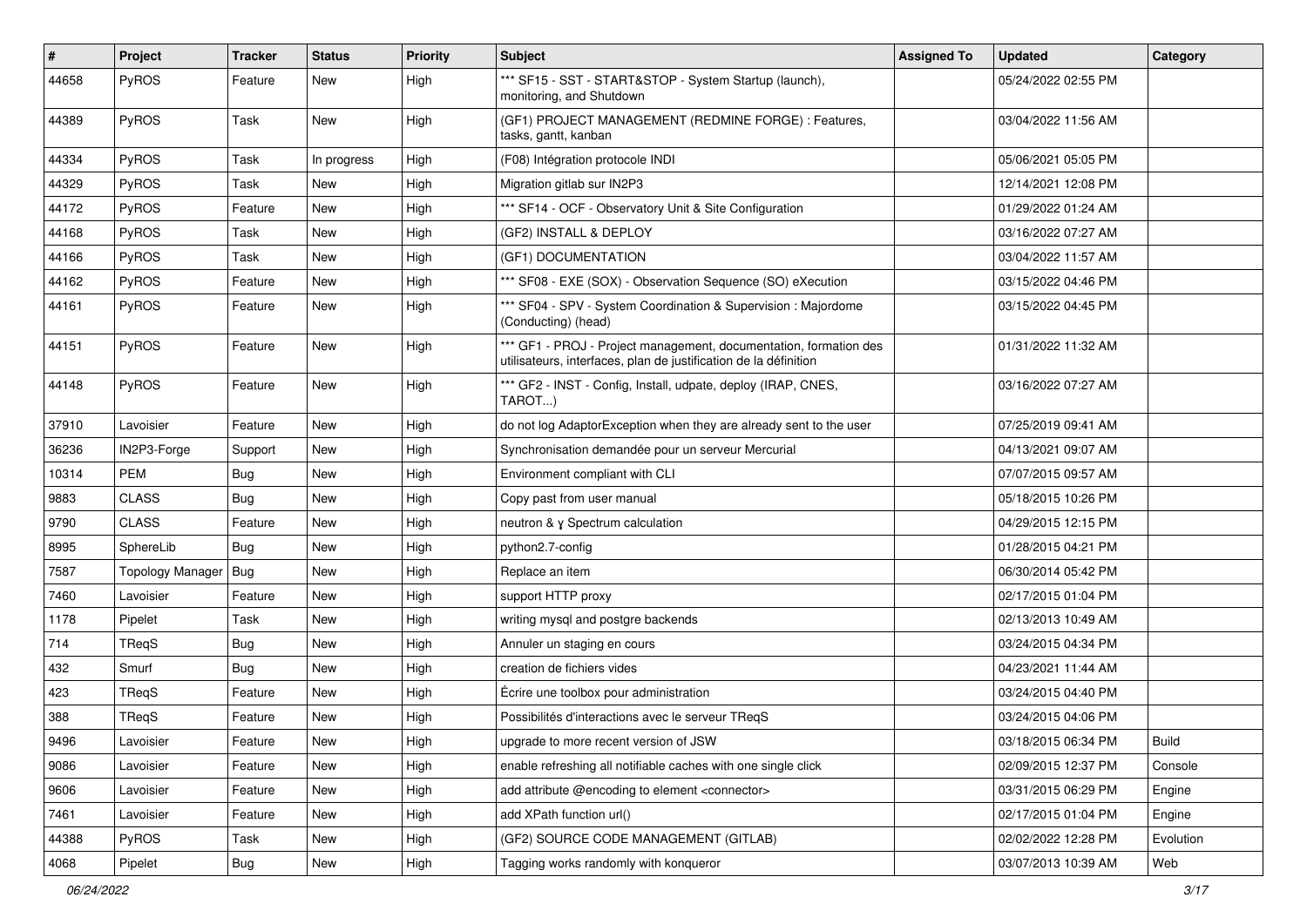| $\vert$ # | Project                                  | <b>Tracker</b> | <b>Status</b> | <b>Priority</b> | <b>Subject</b>                                                                                                                                  | <b>Assigned To</b>        | <b>Updated</b>      | Category                |
|-----------|------------------------------------------|----------------|---------------|-----------------|-------------------------------------------------------------------------------------------------------------------------------------------------|---------------------------|---------------------|-------------------------|
| 5799      | <b>AGATA DAQ</b>                         | Feature        | New           | High            | ELOG not available from GSI guest network                                                                                                       | Aubert Yann               | 01/15/2014 05:54 PM |                         |
| 5736      | <b>AGATA DAQ</b>                         | Feature        | <b>New</b>    | High            | Would like to have access to GSI printers                                                                                                       | Aubert Yann               | 01/06/2014 09:22 AM |                         |
| 5684      | <b>AGATA DAQ</b>                         | Support        | New           | High            | Hard drive of anode                                                                                                                             | Aubert Yann               | 01/06/2014 09:24 AM |                         |
| 174       | Oval                                     | Feature        | <b>New</b>    | High            | oval run -o                                                                                                                                     | <b>Chamont David</b>      | 10/02/2009 02:47 PM | Run command             |
| 30        | Oval                                     | Feature        | <b>New</b>    | High            | Use environments as targets to the step commands                                                                                                | <b>Chamont David</b>      | 02/16/2009 07:12 PM | Run command             |
| 1299      | <b>APCScheduler</b>                      | Feature        | <b>New</b>    | High            | Utilisation de python, numpy, scipy,                                                                                                            | Colley<br>Jean-Marc       | 02/10/2011 11:07 AM |                         |
| 7035      | <b>AGATA DAQ</b>                         | Task           | Feedback      | High            | Get end of run magic script                                                                                                                     | Dosme Nicolas             | 05/06/2014 02:07 PM |                         |
| 45018     | PyROS                                    | Task           | New           | High            | Définir config pour TNC (4 channels Cam)                                                                                                        | Klotz Alain               | 10/12/2021 08:52 AM |                         |
| 45017     | PyROS                                    | Task           | In progress   | High            | Définir config pour GUITALENS (observatoire avec plusieurs UNIT)                                                                                | Klotz Alain               | 10/12/2021 08:52 AM |                         |
| 44354     | PyROS                                    | Task           | In progress   | High            | Installer, tester, faire fonctionner, et comprendre ce protocole sur linux                                                                      | Klotz Alain               | 05/06/2021 02:47 PM |                         |
| 44338     | PyROS                                    | Task           | In progress   | High            | Installation docker au CNES (sur VM)                                                                                                            | Koralewski<br>Alexis      | 12/14/2021 11:39 AM |                         |
| 44170     | PyROS                                    | Task           | In progress   | High            | <b>DOCKER</b> installation                                                                                                                      | Koralewski<br>Alexis      | 03/16/2022 07:24 AM |                         |
| 8099      | LC <sub>2</sub>                          | Feature        | <b>New</b>    | High            | Add business rule forbidding empty CRT-DSP configuration (at least 1<br>manu per CRT DSP)                                                       | Lafage Vincent            | 10/27/2014 07:00 PM |                         |
| 3154      | C3F2                                     | Bug            | Assigned      | High            | Uniformisation of range and color                                                                                                               | Lafage Vincent            | 03/25/2016 01:06 AM |                         |
| 1156      | LC2                                      | Feature        | Assigned      | High            | query Marc Status generation & validation options                                                                                               | Lafage Vincent            | 12/07/2010 04:54 PM |                         |
| 660       | <b>ENX</b>                               | Support        | New           | High            | Documentation                                                                                                                                   | Legay Eric                | 05/27/2010 10:55 AM | Documentation           |
| 113       | <b>ENX</b>                               | Bug            | Feedback      | High            | remove reference to T Result constants                                                                                                          | Legay Eric                | 05/16/2011 01:26 PM | <b>Driver Generator</b> |
| 7736      | Topology Manager                         | Bug            | New           | High            | Generate electronic config files without GTS                                                                                                    | Legay Eric                | 09/22/2014 05:12 PM | <b>GUI</b>              |
| 7385      | <b>CLASS</b>                             | Feature        | New           | High            | <b>GUI devellopment</b>                                                                                                                         | LENIAU<br><b>Baptiste</b> | 04/29/2015 12:15 PM |                         |
| 7380      | <b>CLASS</b>                             | Feature        | New           | High            | ReactorFacility                                                                                                                                 | LENIAU<br><b>Baptiste</b> | 06/11/2014 11:06 AM |                         |
| 11452     | <b>LSTCam low-level</b><br>data analysis | Task           | <b>New</b>    | High            | Definition of LST mini-camera tests                                                                                                             | Nakajima<br>Daisuke       | 05/31/2018 04:54 PM |                         |
| 45043     | PyROS                                    | Task           | <b>New</b>    | High            | Démo IRAP (install classique ?) + retrouver ancienne utilisation de<br>PlcConfig                                                                | <b>Pallier Etienne</b>    | 12/14/2021 12:00 PM |                         |
| 45040     | PyROS                                    | Task           | New           | High            | NEW Agent v2 basé sur new config yaml (base pour F09)                                                                                           | Pallier Etienne           | 01/29/2022 01:04 AM |                         |
| 44867     | PyROS                                    | Task           | New           | High            | Mettre les TASKS dans la version v0.1 prévue pour juin, dans<br>doc-specs et dans redmine (puis planifier aussi les autres versions<br>futures) | Pallier Etienne           | 05/06/2021 06:19 PM |                         |
| 44866     | PyROS                                    | Task           | In progress   | High            | Associer chaque FEATURE à 1(N) CLASSE/AGENT pyros<br>(implémentation)                                                                           | Pallier Etienne           | 07/16/2021 09:13 AM |                         |
| 44363     | PyROS                                    | Task           | In progress   | High            | ODJ & CR Réunions                                                                                                                               | Pallier Etienne           | 05/06/2021 06:18 PM |                         |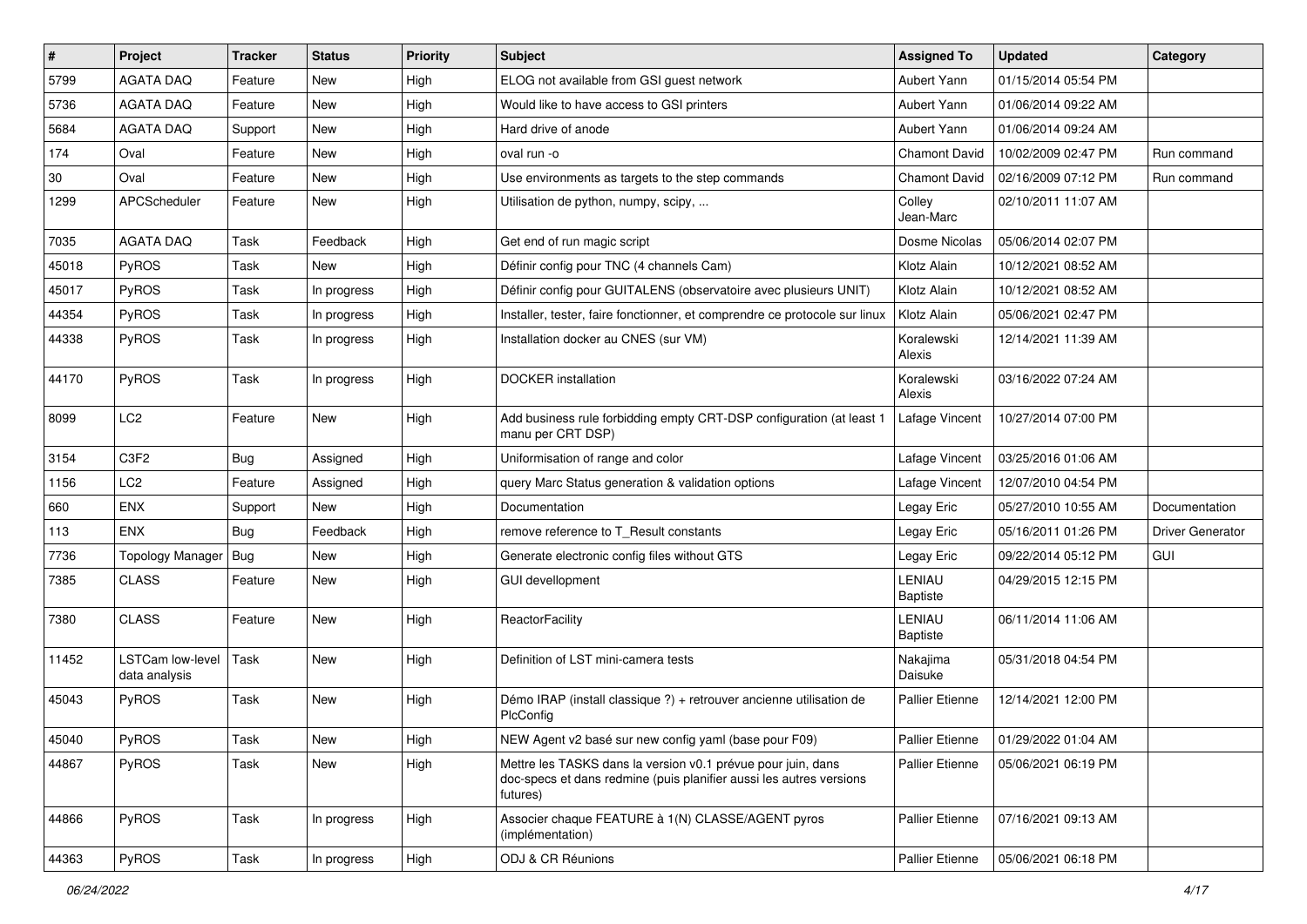| $\sharp$ | Project                 | <b>Tracker</b> | <b>Status</b> | <b>Priority</b> | <b>Subject</b>                                                                                                      | <b>Assigned To</b>        | <b>Updated</b>      | Category  |
|----------|-------------------------|----------------|---------------|-----------------|---------------------------------------------------------------------------------------------------------------------|---------------------------|---------------------|-----------|
| 44362    | PyROS                   | Task           | New           | High            | Lier commits à tasks (commit auto close tasks)                                                                      | <b>Pallier Etienne</b>    | 03/29/2021 03:49 PM |           |
| 44361    | PyROS                   | Task           | In progress   | High            | Mettre à jour gitlab in2p3 et changer le remote de nous tous (remplace<br>irap)                                     | <b>Pallier Etienne</b>    | 05/06/2021 03:37 PM |           |
| 44344    | PyROS                   | Task           | In progress   | High            | Définir un style de codage (source et test)                                                                         | Pallier Etienne           | 05/06/2021 03:38 PM |           |
| 44343    | PyROS                   | Task           | In progress   | High            | DOC TECHNIQUE (API) - Mettre en place une doc technique générée<br>automatiquement à partir du code source (Sphinx) | <b>Pallier Etienne</b>    | 03/04/2022 11:57 AM |           |
| 49150    | PyROS                   | Task           | New           | High            | Ajout du script PYROS wrapper sur pyros.py pour gérer proprement<br>tous les contextes d'appel                      | Pallier Etienne           | 01/31/2022 11:36 AM | Evolution |
| 5725     | <b>Topology Manager</b> | Feature        | Assigned      | High            | propagation of OFF status to the GTS tree                                                                           | Ralet Damian              | 01/10/2014 05:25 PM |           |
| 41294    | Lavoisier               | Feature        | <b>New</b>    | High            | add support for attribute @null in namespace<br>http://software.in2p3.fr/lavoisier/tables.xsd                       | Reynaud<br>Sylvain        | 09/25/2020 03:38 PM | Engine    |
| 44518    | IN2P3-Forge             | <b>Bug</b>     | In progress   | High            | find-user dialog much slower since migration                                                                        | <b>ROUET</b><br>Jean-René | 05/05/2021 02:28 PM |           |
| 49944    | <b>GRAND</b>            | Task           | New           | Normal          | WP 10.3: data analysis                                                                                              |                           | 03/18/2022 04:45 PM |           |
| 49943    | <b>GRAND</b>            | Task           | New           | Normal          | WP 10.2: data taking                                                                                                |                           | 03/18/2022 04:45 PM |           |
| 49942    | <b>GRAND</b>            | Task           | New           | Normal          | WP 10.1: deployment                                                                                                 |                           | 03/18/2022 04:45 PM |           |
| 49941    | <b>GRAND</b>            | Task           | New           | Normal          | WP 10: GP 300 setup                                                                                                 |                           | 03/18/2022 04:45 PM |           |
| 49940    | <b>GRAND</b>            | Task           | New           | Normal          | WP 9.5: data analysis                                                                                               |                           | 03/18/2022 03:35 PM |           |
| 49939    | <b>GRAND</b>            | Task           | New           | Normal          | WP 9.4: data taking                                                                                                 |                           | 06/23/2022 08:19 PM |           |
| 49938    | <b>GRAND</b>            | Task           | New           | Normal          | WP 9.3: deployment commissioning                                                                                    |                           | 03/18/2022 03:27 PM |           |
| 49937    | <b>GRAND</b>            | Task           | <b>New</b>    | Normal          | WP 9.2: production detector adaptation                                                                              |                           | 03/18/2022 03:32 PM |           |
| 49936    | <b>GRAND</b>            | Task           | New           | Normal          | WP 9.1: detector design adaptation                                                                                  |                           | 03/21/2022 03:18 PM |           |
| 49935    | <b>GRAND</b>            | Task           | New           | Normal          | WP 9: Nançay setup                                                                                                  |                           | 03/18/2022 12:20 AM |           |
| 49934    | <b>GRAND</b>            | Task           | New           | Normal          | WP 8.3: trigger evaluation                                                                                          |                           | 03/21/2022 10:28 AM |           |
| 49933    | <b>GRAND</b>            | Task           | New           | Normal          | WP 8.2: final reconstruction                                                                                        |                           | 03/18/2022 04:39 PM |           |
| 49932    | <b>GRAND</b>            | Task           | New           | Normal          | WP 8.1: SLT info definition                                                                                         |                           | 03/18/2022 04:39 PM |           |
| 49931    | GRAND                   | Task           | New           | Normal          | WP 8: data reconstruction study                                                                                     |                           | 03/21/2022 10:28 AM |           |
| 49930    | <b>GRAND</b>            | Task           | New           | Normal          | WP 7: second level trigger (SLT)                                                                                    |                           | 03/21/2022 10:28 AM |           |
| 49929    | <b>GRAND</b>            | Task           | New           | Normal          | WP 6.4: frontend implementation                                                                                     |                           | 04/14/2022 02:24 PM |           |
| 49928    | GRAND                   | Task           | New           | Normal          | WP 6.3: testbench                                                                                                   |                           | 06/24/2022 12:58 PM |           |
| 49927    | <b>GRAND</b>            | Task           | New           | Normal          | WP 6.2: analytical method                                                                                           |                           | 06/24/2022 12:41 PM |           |
| 49926    | GRAND                   | Task           | New           | Normal          | WP 6.1: neuronal network method                                                                                     |                           | 03/21/2022 01:40 PM |           |
| 49925    | <b>GRAND</b>            | Task           | New           | Normal          | WP 6: first level trigger (FLT)                                                                                     |                           | 03/21/2022 10:28 AM |           |
| 49924    | GRAND                   | Task           | New           | Normal          | WP 5.2: noise event selection                                                                                       |                           | 03/18/2022 05:13 PM |           |
| 49923    | GRAND                   | Task           | New           | Normal          | WP 5.5: EAS selection                                                                                               |                           | 03/18/2022 05:13 PM |           |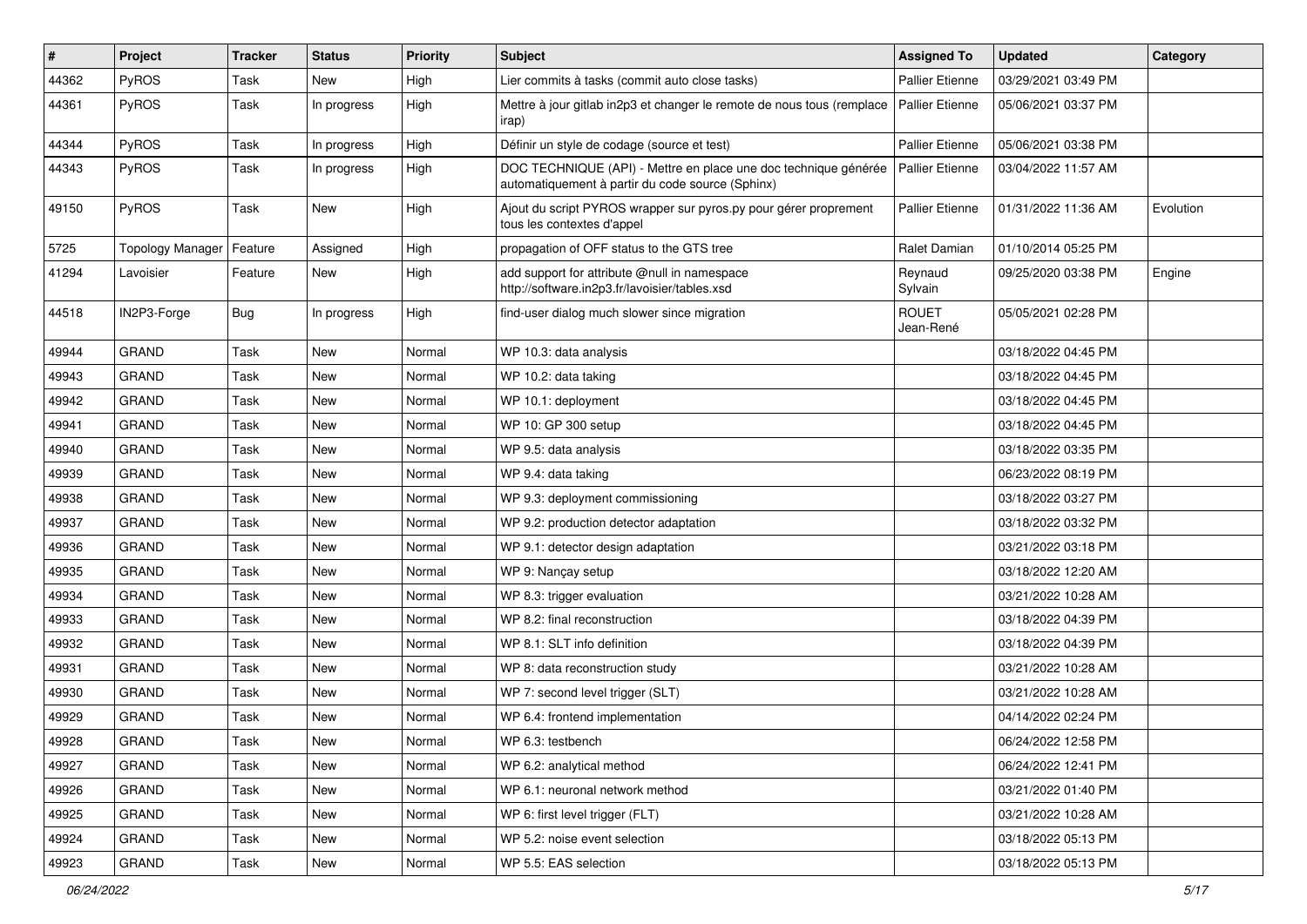| #     | Project      | <b>Tracker</b> | <b>Status</b> | Priority | Subject                                                                        | <b>Assigned To</b> | <b>Updated</b>      | Category |
|-------|--------------|----------------|---------------|----------|--------------------------------------------------------------------------------|--------------------|---------------------|----------|
| 49922 | <b>GRAND</b> | Task           | <b>New</b>    | Normal   | WP 5.4: reconstruction                                                         |                    | 03/18/2022 05:13 PM |          |
| 49921 | GRAND        | Task           | New           | Normal   | WP 5.3: calibration                                                            |                    | 03/18/2022 05:13 PM |          |
| 49919 | <b>GRAND</b> | Task           | New           | Normal   | WP 5.1: data taking                                                            |                    | 03/18/2022 05:13 PM |          |
| 49918 | <b>GRAND</b> | Task           | New           | Normal   | WP 5: GP 13/100 experimental DB analysis                                       |                    | 03/18/2022 05:13 PM |          |
| 49917 | <b>GRAND</b> | Task           | New           | Normal   | WP 4.2: validation                                                             |                    | 03/18/2022 03:08 PM |          |
| 49916 | <b>GRAND</b> | Task           | New           | Normal   | WP 4.1: production, storing & management                                       |                    | 03/18/2022 03:06 PM |          |
| 49915 | <b>GRAND</b> | Task           | <b>New</b>    | Normal   | WP 4: Creating GRAND simulation                                                |                    | 03/18/2022 12:20 AM |          |
| 49914 | <b>GRAND</b> | Task           | New           | Normal   | WP 3.4: code distribution, software env.                                       |                    | 06/24/2022 01:41 PM |          |
| 49912 | <b>GRAND</b> | Task           | New           | Normal   | WP 3.3: manage software infra : CI, quality, DB engine                         |                    | 03/18/2022 03:03 PM |          |
| 49911 | <b>GRAND</b> | Task           | New           | Normal   | WP 3.2: calibration monotoring DB                                              |                    | 03/18/2022 05:13 PM |          |
| 49910 | <b>GRAND</b> | Task           | New           | Normal   | WP 3.1: manage data event DB                                                   |                    | 06/24/2022 01:55 PM |          |
| 49909 | GRAND        | Task           | <b>New</b>    | Normal   | WP 3: software infra and database                                              |                    | 06/24/2022 01:48 PM |          |
| 49906 | <b>GRAND</b> | Task           | New           | Normal   | WP 1.1: finance                                                                |                    | 03/18/2022 05:13 PM |          |
| 49905 | <b>GRAND</b> | Task           | New           | Normal   | WP 1: GRAND management                                                         |                    | 03/18/2022 05:13 PM |          |
| 49904 | GRAND        | Task           | New           | Normal   | WP 2.9: detector monotoring                                                    |                    | 03/18/2022 05:13 PM |          |
| 49903 | <b>GRAND</b> | Task           | New           | Normal   | WP 2.8: detector calibration                                                   |                    | 03/18/2022 05:13 PM |          |
| 49901 | <b>GRAND</b> | Task           | New           | Normal   | WP 2.6: common tools                                                           |                    | 03/18/2022 05:13 PM |          |
| 49900 | <b>GRAND</b> | Task           | New           | Normal   | WP 2.5: reconstruction method                                                  |                    | 03/18/2022 02:57 PM |          |
| 49899 | <b>GRAND</b> | Task           | New           | Normal   | WP 2.4: antenna network simulation                                             |                    | 06/24/2022 02:48 PM |          |
| 49898 | <b>GRAND</b> | Task           | New           | Normal   | WP 2.3: unit detector modeling and coding                                      |                    | 06/24/2022 02:11 PM |          |
| 49897 | <b>GRAND</b> | Task           | New           | Normal   | WP 2.2: input output format fie                                                |                    | 03/18/2022 12:22 AM |          |
| 49896 | <b>GRAND</b> | Task           | New           | Normal   | WP 2.1: software architecture and optimization                                 |                    | 03/18/2022 05:13 PM |          |
| 49895 | <b>GRAND</b> | Task           | New           | Normal   | WP 2: GRANDLIB modelization and software                                       |                    | 06/24/2022 02:48 PM |          |
| 49890 | <b>PyROS</b> | Task           | New           | Normal   | Global Start & Stop (safe)                                                     |                    | 03/16/2022 04:52 PM |          |
| 49889 | PyROS        | Task           | <b>New</b>    | Normal   | Backup                                                                         |                    | 03/16/2022 04:49 PM |          |
| 49888 | PyROS        | Task           | New           | Normal   | Firewall                                                                       |                    | 03/16/2022 04:48 PM |          |
| 49887 | PyROS        | Task           | New           | Normal   | Hardware                                                                       |                    | 03/16/2022 04:47 PM |          |
| 49886 | PyROS        | Task           | New           | Normal   | System watch (Nagios, )                                                        |                    | 03/16/2022 04:47 PM |          |
| 49885 | PyROS        | Task           | New           | Normal   | Network                                                                        |                    | 03/16/2022 04:46 PM |          |
| 49878 | PyROS        | Task           | New           | Normal   | SF02-SCP integration - Lancement auto de l'agent de gestion du SP<br>lifecycle |                    | 03/16/2022 10:37 AM |          |
| 49876 | PyROS        | Task           | New           | Normal   | Guitastro integration                                                          |                    | 03/16/2022 07:28 AM |          |
| 49875 | PyROS        | Task           | New           | Normal   | (classic) Installation Guitastro & dependencies                                |                    | 03/16/2022 07:27 AM |          |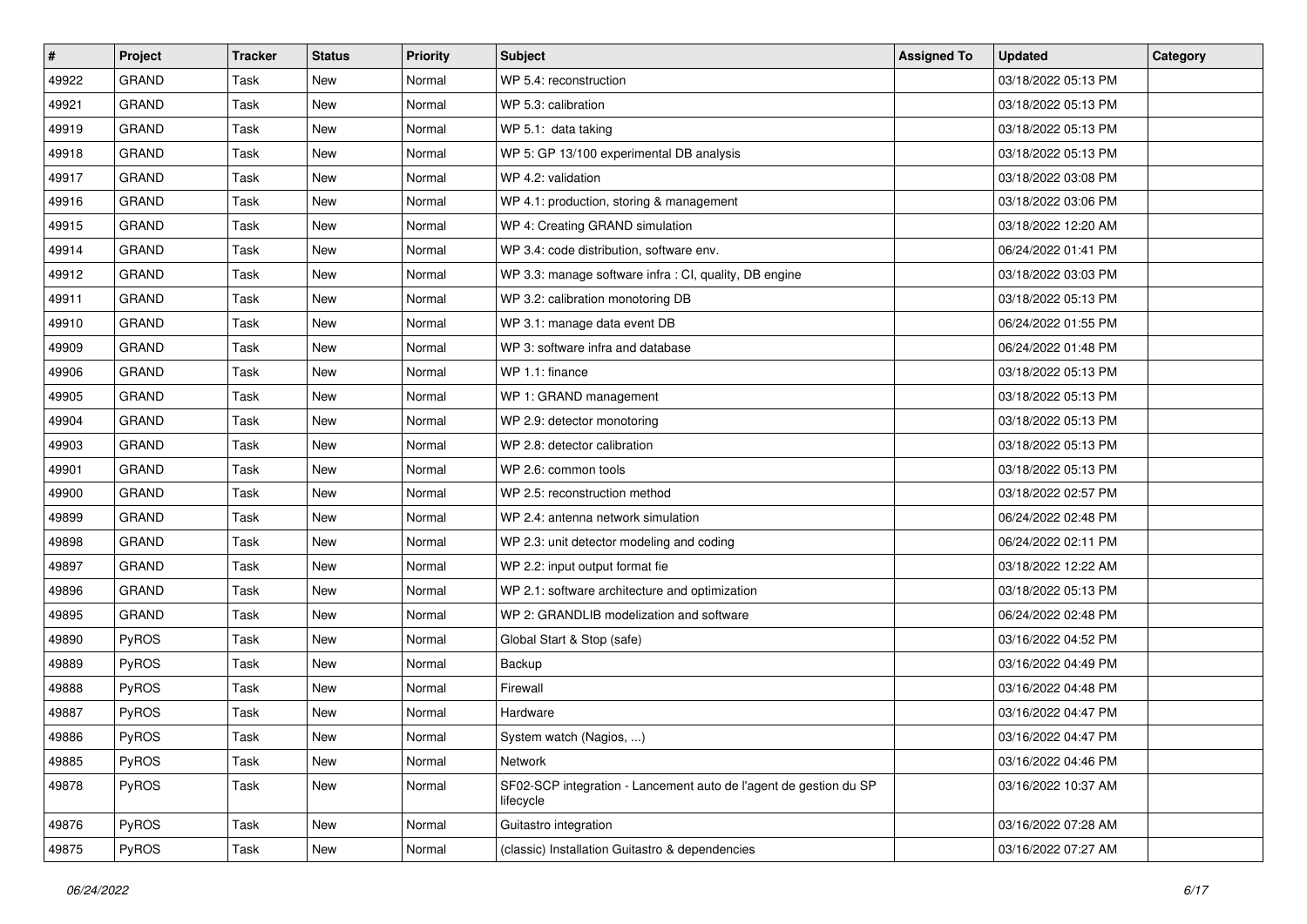| #     | Project      | <b>Tracker</b> | <b>Status</b> | <b>Priority</b> | Subject                                                                                                                               | <b>Assigned To</b> | <b>Updated</b>      | Category |
|-------|--------------|----------------|---------------|-----------------|---------------------------------------------------------------------------------------------------------------------------------------|--------------------|---------------------|----------|
| 49874 | PyROS        | Task           | New           | Normal          | (docker) Installation Guitastro & dependencies                                                                                        |                    | 03/16/2022 07:26 AM |          |
| 49872 | PyROS        | Task           | New           | Normal          | Restauration de la config par défaut                                                                                                  |                    | 03/15/2022 11:10 PM |          |
| 49871 | <b>PyROS</b> | Task           | New           | Normal          | Config par défaut (à définir)                                                                                                         |                    | 03/15/2022 11:11 PM |          |
| 49870 | PyROS        | Task           | New           | Normal          | Config générale : logo, pagination, couleurs, options générales,<br>options par feature,                                              |                    | 03/15/2022 11:11 PM |          |
| 49543 | PyROS        | Task           | New           | Normal          | Users View (list & 1)                                                                                                                 |                    | 02/23/2022 06:06 PM |          |
| 49262 | PyROS        | Task           | In progress   | Normal          | Sequence Validation                                                                                                                   |                    | 02/03/2022 02:50 PM |          |
| 49253 | PyROS        | Task           | New           | Normal          | READ 1 & list                                                                                                                         |                    | 02/21/2022 03:21 PM |          |
| 49252 | PyROS        | Task           | New           | Normal          | <b>WEB FORM</b>                                                                                                                       |                    | 02/17/2022 01:59 PM |          |
| 49250 | PyROS        | Task           | <b>New</b>    | Normal          | <b>CREATE/UPDATE Sequence</b>                                                                                                         |                    | 02/23/2022 12:02 PM |          |
| 49249 | <b>PyROS</b> | Task           | In progress   | Normal          | General Menu for this feature                                                                                                         |                    | 02/03/2022 09:39 AM |          |
| 49247 | PyROS        | Task           | <b>New</b>    | Normal          | State diagram (doc)                                                                                                                   |                    | 02/03/2022 09:34 AM |          |
| 49246 | PyROS        | Task           | New           | Normal          | Sequence Lifecycle (status)                                                                                                           |                    | 02/03/2022 09:34 AM |          |
| 49210 | PyROS        | Task           | New           | Normal          | <b>CONFIGURATION GENERALE</b>                                                                                                         |                    | 03/15/2022 11:11 PM |          |
| 49157 | PyROS        | Task           | New           | Normal          | Super Super Agent qui surveille l'ensemble des super agents sur<br>chaque noeud (?)                                                   |                    | 01/31/2022 12:12 PM |          |
| 49156 | PyROS        | Task           | New           | Normal          | Super Agent qui démarre et stoppe les autres agents, et surveille leur<br>bonne santé (les relance si besoin) => sur chaque noeud (?) |                    | 01/31/2022 12:12 PM |          |
| 49155 | PyROS        | Task           | New           | Normal          | Architecture décentralisée en plusieurs noeuds (communication via<br>BD)                                                              |                    | 01/31/2022 12:09 PM |          |
| 49152 | PyROS        | Task           | New           | Normal          | RUN/EXEC - Start & Stop software (et Agents)                                                                                          |                    | 05/24/2022 02:55 PM |          |
| 49151 | <b>PyROS</b> | Task           | New           | Normal          | Script central (pyros.py)                                                                                                             |                    | 01/31/2022 11:36 AM |          |
| 49136 | PyROS        | Task           | New           | Normal          | GF04-SECU - Logging integration                                                                                                       |                    | 01/29/2022 12:54 AM |          |
| 49135 | PyROS        | Task           | New           | Normal          | SF15-SST integration                                                                                                                  |                    | 01/29/2022 12:48 AM |          |
| 49134 | PyROS        | Task           | New           | Normal          | SF14-OBC integration                                                                                                                  |                    | 01/29/2022 12:52 AM |          |
| 49133 | PyROS        | Task           | <b>New</b>    | Normal          | SF13-IAF integration                                                                                                                  |                    | 01/29/2022 12:47 AM |          |
| 49132 | <b>PyROS</b> | Task           | New           | Normal          | SF12-IAN integration                                                                                                                  |                    | 01/29/2022 12:48 AM |          |
| 49131 | PyROS        | Task           | New           | Normal          | SF11-IPC integration                                                                                                                  |                    | 01/29/2022 12:46 AM |          |
| 49130 | PyROS        | Task           | New           | Normal          | SF10-CAL integration                                                                                                                  |                    | 01/29/2022 12:46 AM |          |
| 49129 | PyROS        | Task           | New           | Normal          | SF09-CMC integration                                                                                                                  |                    | 01/29/2022 12:46 AM |          |
| 49128 | PyROS        | Task           | New           | Normal          | SF08-EXE integration                                                                                                                  |                    | 01/29/2022 12:45 AM |          |
| 49127 | PyROS        | Task           | New           | Normal          | SF07-PLN integration                                                                                                                  |                    | 01/29/2022 12:45 AM |          |
| 49126 | PyROS        | Task           | New           | Normal          | SF06-ALR integration                                                                                                                  |                    | 01/29/2022 12:45 AM |          |
| 49125 | PyROS        | Task           | New           | Normal          | SF05-SEQ integration                                                                                                                  |                    | 03/15/2022 11:03 PM |          |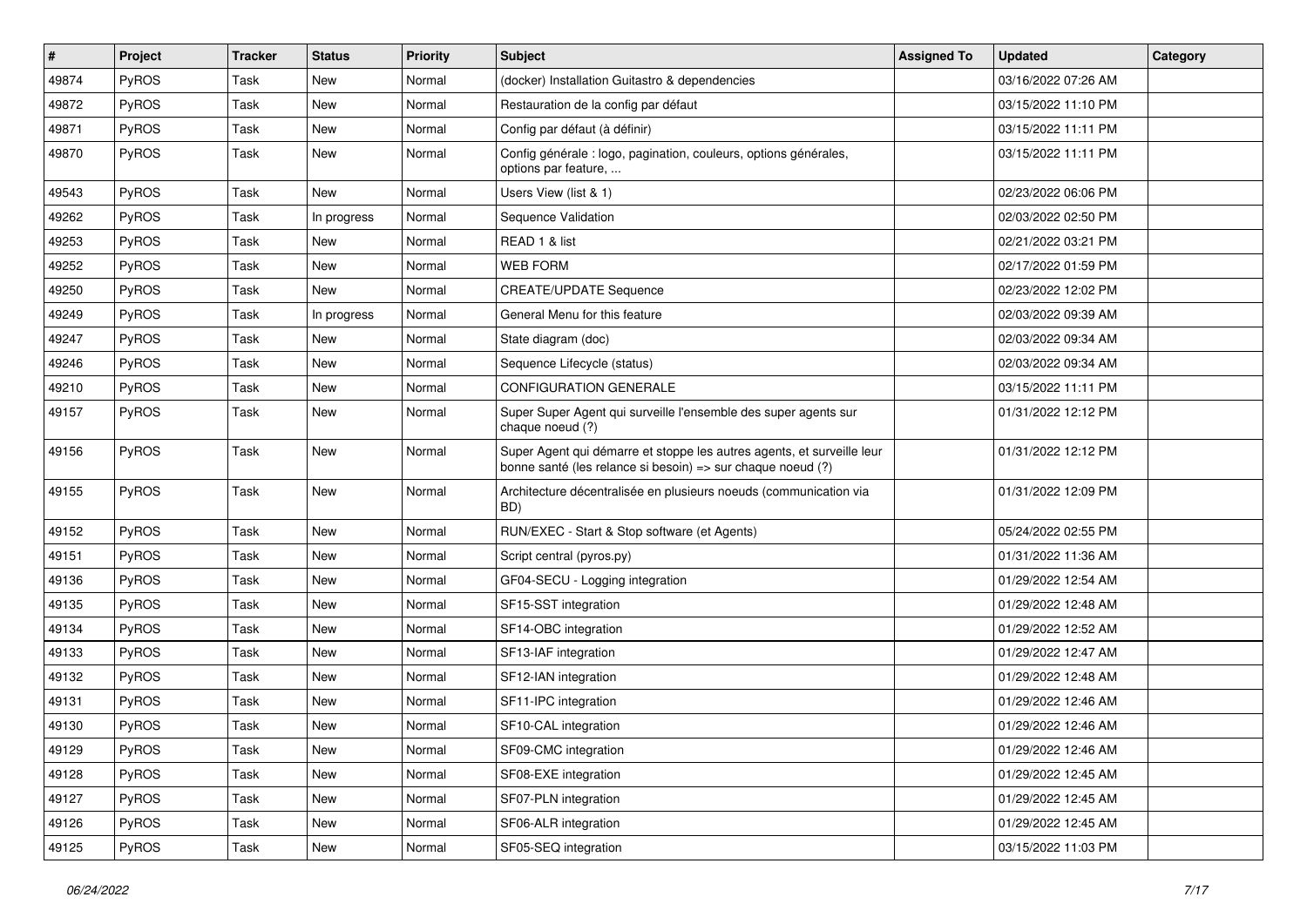| $\vert$ # | Project      | <b>Tracker</b> | <b>Status</b> | <b>Priority</b> | Subject                                                                                                        | <b>Assigned To</b> | <b>Updated</b>      | Category |
|-----------|--------------|----------------|---------------|-----------------|----------------------------------------------------------------------------------------------------------------|--------------------|---------------------|----------|
| 49124     | <b>PyROS</b> | Task           | New           | Normal          | SF04-SPV integration                                                                                           |                    | 01/29/2022 12:44 AM |          |
| 49123     | PyROS        | Task           | New           | Normal          | SF03-ENV integration                                                                                           |                    | 01/29/2022 12:50 AM |          |
| 49122     | <b>PyROS</b> | Task           | New           | Normal          | SF02-SCP integration                                                                                           |                    | 01/29/2022 12:50 AM |          |
| 49121     | PyROS        | Task           | New           | Normal          | SF01-USR integration                                                                                           |                    | 01/29/2022 12:50 AM |          |
| 49120     | PyROS        | Task           | New           | Normal          | General Design (structure, design, responsive, CSS)                                                            |                    | 01/29/2022 12:50 AM |          |
| 48784     | <b>XLDP</b>  | Bug            | New           | Normal          | Jobs en erreurs depuis le 19/01 19h30                                                                          |                    | 01/20/2022 10:12 AM |          |
| 48307     | PyROS        | Task           | <b>New</b>    | Normal          | Send, Receive, and Process Commands (Agent <= > Agent)                                                         |                    | 12/14/2021 02:57 PM |          |
| 48290     | PyROS        | Task           | New           | Normal          | Auto mode                                                                                                      |                    | 12/14/2021 12:35 PM |          |
| 48289     | PyROS        | Task           | New           | Normal          | Entity (AgentDevice class)                                                                                     |                    | 12/14/2021 12:32 PM |          |
| 48288     | PyROS        | Task           | <b>New</b>    | Normal          | Entity (DeviceController class)                                                                                |                    | 12/14/2021 12:31 PM |          |
| 48287     | <b>PyROS</b> | Task           | New           | Normal          | cRuD (only Read & Delete) - View (& Kill) currently running Agents                                             |                    | 12/14/2021 12:26 PM |          |
| 48286     | PyROS        | Task           | <b>New</b>    | Normal          | Lancement auto et gestion des éventuels AgentDevices associés                                                  |                    | 12/14/2021 12:22 PM |          |
| 48285     | PyROS        | Task           | New           | Normal          | Lancement auto et gestion du DeviceController associé                                                          |                    | 12/14/2021 12:22 PM |          |
| 48284     | PyROS        | Task           | New           | Normal          | Lancement auto et gestion des Components associés (qui sont aussi<br>des DeviceController)                     |                    | 12/14/2021 12:20 PM |          |
| 48280     | PyROS        | Task           | <b>New</b>    | Normal          | Agent dérivé de l'Agent général (ex: AgentA, AgentB, AgentC, ou<br>AgentM pour le envmonitoring)               |                    | 12/14/2021 03:00 PM |          |
| 48279     | PyROS        | Task           | <b>New</b>    | Normal          | General LOGGING (fichiers texte, écran en mode debug)                                                          |                    | 03/16/2022 04:45 PM |          |
| 48276     | <b>PyROS</b> | Task           | New           | Normal          | Scripts d'installation docker                                                                                  |                    | 12/14/2021 11:44 AM |          |
| 48275     | PyROS        | Task           | New           | Normal          | version PROD TNC Nouvelle Calédonie - instance docker de<br>production sur site final                          |                    | 12/14/2021 11:42 AM |          |
| 48274     | PyROS        | Task           | <b>New</b>    | Normal          | version TEST TNC France - instance docker de test en France                                                    |                    | 12/14/2021 11:42 AM |          |
| 48273     | PyROS        | Task           | New           | Normal          | version DEV guitalens - instance docker sur serveur guitalens                                                  |                    | 12/14/2021 11:46 AM |          |
| 48270     | <b>PyROS</b> | Task           | New           | Normal          | SCRIPT INSTALL/UPDATE (PYROS/pyros.py) (uniquement pour la<br>partie install & update)                         |                    | 02/23/2022 05:57 PM |          |
| 48223     | LabInvent    | Task           | <b>New</b>    | Normal          | instance perso (docker)                                                                                        |                    | 12/13/2021 11:08 AM |          |
| 48222     | LabInvent    | Task           | New           | Normal          | (NEW func) Gérer Suivi d'un User                                                                               |                    | 12/13/2021 10:39 AM |          |
| 48005     | LabInvent    | Task           | New           | Normal          | <b>Bugfix toutes les Deprecated Errors</b>                                                                     |                    | 12/06/2021 02:37 PM |          |
| 47966     | LabInvent    | Task           | New           | Normal          | Ajouter test Commande (avec devis joint)                                                                       |                    | 11/30/2021 04:17 PM |          |
| 47959     | LabInvent    | Task           | New           | Normal          | *** F - ENTITY - Fournisseurs                                                                                  |                    | 11/30/2021 12:57 PM |          |
| 47958     | LabInvent    | Task           | New           | Normal          | delete (generic)                                                                                               |                    | 11/30/2021 12:47 PM |          |
| 47957     | LabInvent    | Feature        | New           | Normal          | *** F - ENTITY - Les GROUPES (de User ou Materiel) : Thématique,<br>Métier, Projet, Site (+ Pole ou Service ?) |                    | 12/13/2021 11:12 AM |          |
| 47954     | LabInvent    | Task           | New           | Normal          | 1 - CREATED                                                                                                    |                    | 11/30/2021 01:27 PM |          |
| 47953     | LabInvent    | Task           | New           | Normal          | 2a - TOBEORDERED (optionnel)                                                                                   |                    | 11/30/2021 01:27 PM |          |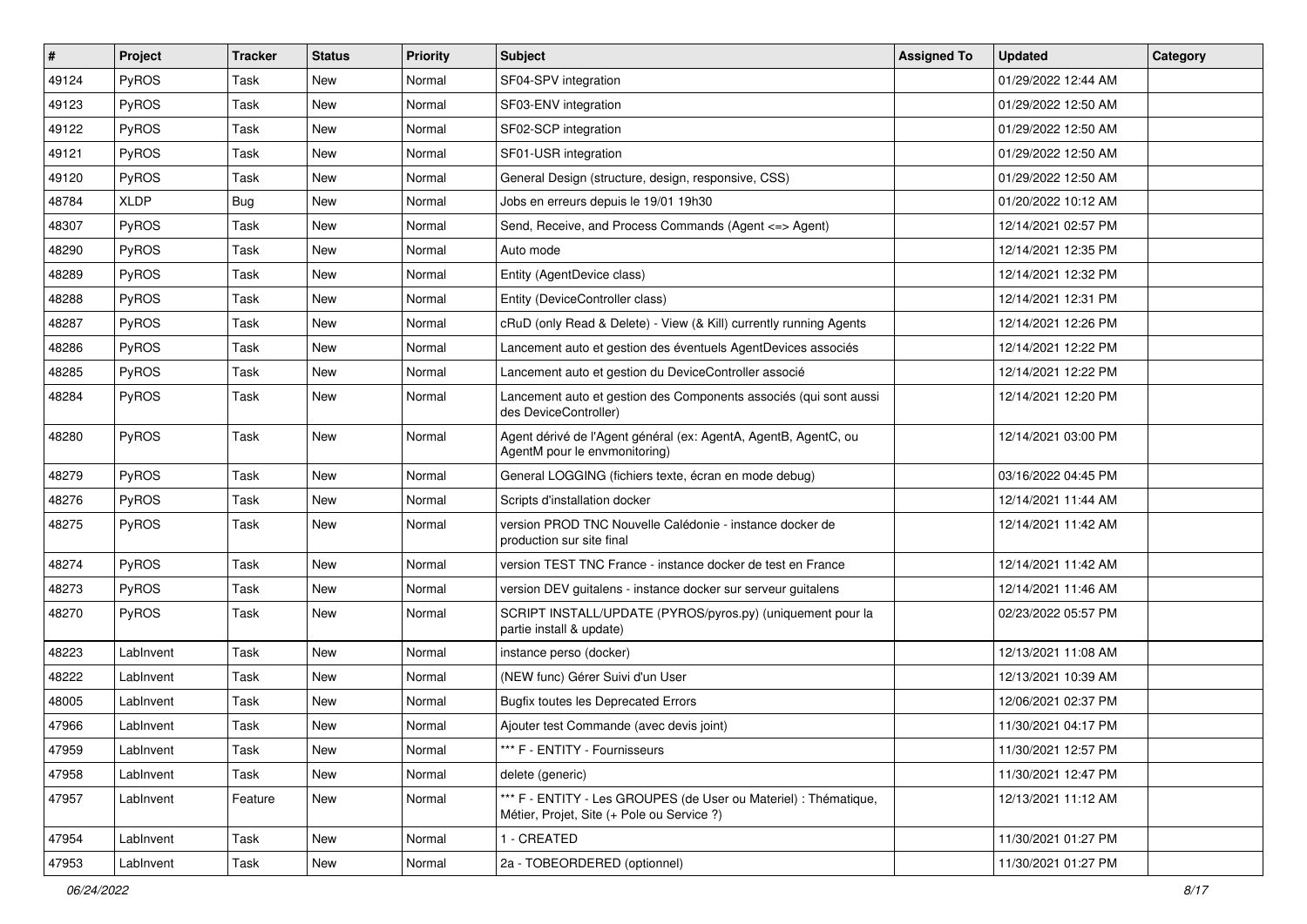| #     | Project      | <b>Tracker</b> | <b>Status</b> | <b>Priority</b> | Subject                                                                                   | <b>Assigned To</b> | <b>Updated</b>      | Category |
|-------|--------------|----------------|---------------|-----------------|-------------------------------------------------------------------------------------------|--------------------|---------------------|----------|
| 47951 | LabInvent    | Feature        | New           | Normal          | *** F - Etiquettes & Imprimantes                                                          |                    | 11/30/2021 01:42 PM |          |
| 47950 | LabInvent    | Task           | New           | Normal          | DB complète à mettre à jour                                                               |                    | 11/30/2021 12:26 PM |          |
| 47946 | LabInvent    | Task           | New           | Normal          | classic only                                                                              |                    | 12/03/2021 09:50 AM |          |
| 47945 | LabInvent    | Task           | New           | Normal          | <b>ALL</b>                                                                                |                    | 11/30/2021 12:23 PM |          |
| 47935 | LabInvent    | Task           | New           | Normal          | 2b - VALIDATED                                                                            |                    | 11/30/2021 01:27 PM |          |
| 47932 | LabInvent    | Feature        | New           | Normal          | *** F - DOC (documentation)                                                               |                    | 11/30/2021 01:10 PM |          |
| 47930 | LabInvent    | Task           | New           | Normal          | *** F - ENTITY - QrCode                                                                   |                    | 11/30/2021 01:26 PM |          |
| 47925 | LabInvent    | Task           | New           | Normal          | (après cakephp v4) Passer à Php 8                                                         |                    | 11/30/2021 11:48 AM |          |
| 47924 | LabInvent    | Task           | New           | Normal          | (après 3.9) Passer à v4                                                                   |                    | 11/30/2021 11:48 AM |          |
| 47913 | LabInvent    | Task           | New           | Normal          | ROLES (profils)                                                                           |                    | 11/30/2021 01:39 PM |          |
| 47911 | LabInvent    | Task           | New           | Normal          | Create/Update (add_edit generic)                                                          |                    | 11/30/2021 11:04 AM |          |
| 47907 | LabInvent    | Task           | New           | Normal          | *** F - Config YAML (champs materiels) : champs obligatoires,<br>recommandés, ou readonly |                    | 11/30/2021 01:25 PM |          |
| 47895 | LabInvent    | Feature        | New           | Normal          | *** F - ENTITY - Documents attachés (à Materiel ou Suivi)                                 |                    | 12/13/2021 11:09 AM |          |
| 47893 | LabInvent    | Task           | New           | Normal          | Views                                                                                     |                    | 11/30/2021 01:21 PM |          |
| 47889 | LabInvent    | Task           | New           | Normal          | Changer statut - setStatusTo*()                                                           |                    | 11/30/2021 01:19 PM |          |
| 47885 | LabInvent    | Task           | New           | Normal          | filtrage (voir formulaire index)                                                          |                    | 11/30/2021 01:30 PM |          |
| 47883 | LabInvent    | Task           | New           | Normal          | formulaire de recherche multi-critères                                                    |                    | 11/30/2021 01:30 PM |          |
| 47880 | LabInvent    | Task           | New           | Normal          | Read - index                                                                              |                    | 11/30/2021 01:16 PM |          |
| 47873 | LabInvent    | Task           | New           | Normal          | Model (Entity & Table)                                                                    |                    | 12/01/2021 09:37 AM |          |
| 47871 | LabInvent    | Task           | New           | Normal          | Autorisations                                                                             |                    | 11/30/2021 01:29 PM |          |
| 47870 | LabInvent    | Task           | New           | Normal          | Tests (Materiels)                                                                         |                    | 11/30/2021 03:38 PM |          |
| 47869 | LabInvent    | Feature        | New           | Normal          | *** F - Tests                                                                             |                    | 12/06/2021 02:28 PM |          |
| 47868 | LabInvent    | Task           | New           | Normal          | *** F - Super Entité (AppController, AppTable)                                            |                    | 11/30/2021 01:34 PM |          |
| 47865 | LabInvent    | Feature        | <b>New</b>    | Normal          | *** F - Configuration générale                                                            |                    | 12/13/2021 11:06 AM |          |
| 47864 | LabInvent    | Feature        | New           | Normal          | *** F - ENTITY - Autres                                                                   |                    | 11/30/2021 12:57 PM |          |
| 47862 | LabInvent    | Feature        | New           | Normal          | *** F - ENTITY - Prets (de Materiel)                                                      |                    | 12/13/2021 11:10 AM |          |
| 47447 | <b>PyROS</b> | Task           | New           | Normal          | (F05) ACTIONS (CRUD), VIEWS, and AUTHORIZATIONS                                           |                    | 02/23/2022 10:45 AM |          |
| 47446 | PyROS        | Task           | New           | Normal          | <b>DOSSIER SSI</b>                                                                        |                    | 10/11/2021 11:32 AM |          |
| 47445 | PyROS        | Task           | New           | Normal          | CAHIER DE RECETTE (NC)                                                                    |                    | 10/11/2021 11:31 AM |          |
| 47444 | PyROS        | Task           | New           | Normal          | MANUELS UTILISATION. INSTALLATION. ET MAINTENANCE                                         |                    | 10/11/2021 11:31 AM |          |
| 47443 | PyROS        | Task           | New           | Normal          | RAPPORT DES TESTS & VALIDATIONS (application du plan de test)                             |                    | 10/11/2021 11:31 AM |          |
| 47442 | PyROS        | Task           | New           | Normal          | PLAN DE TESTS ET DE VALIDATIONS                                                           |                    | 10/11/2021 11:33 AM |          |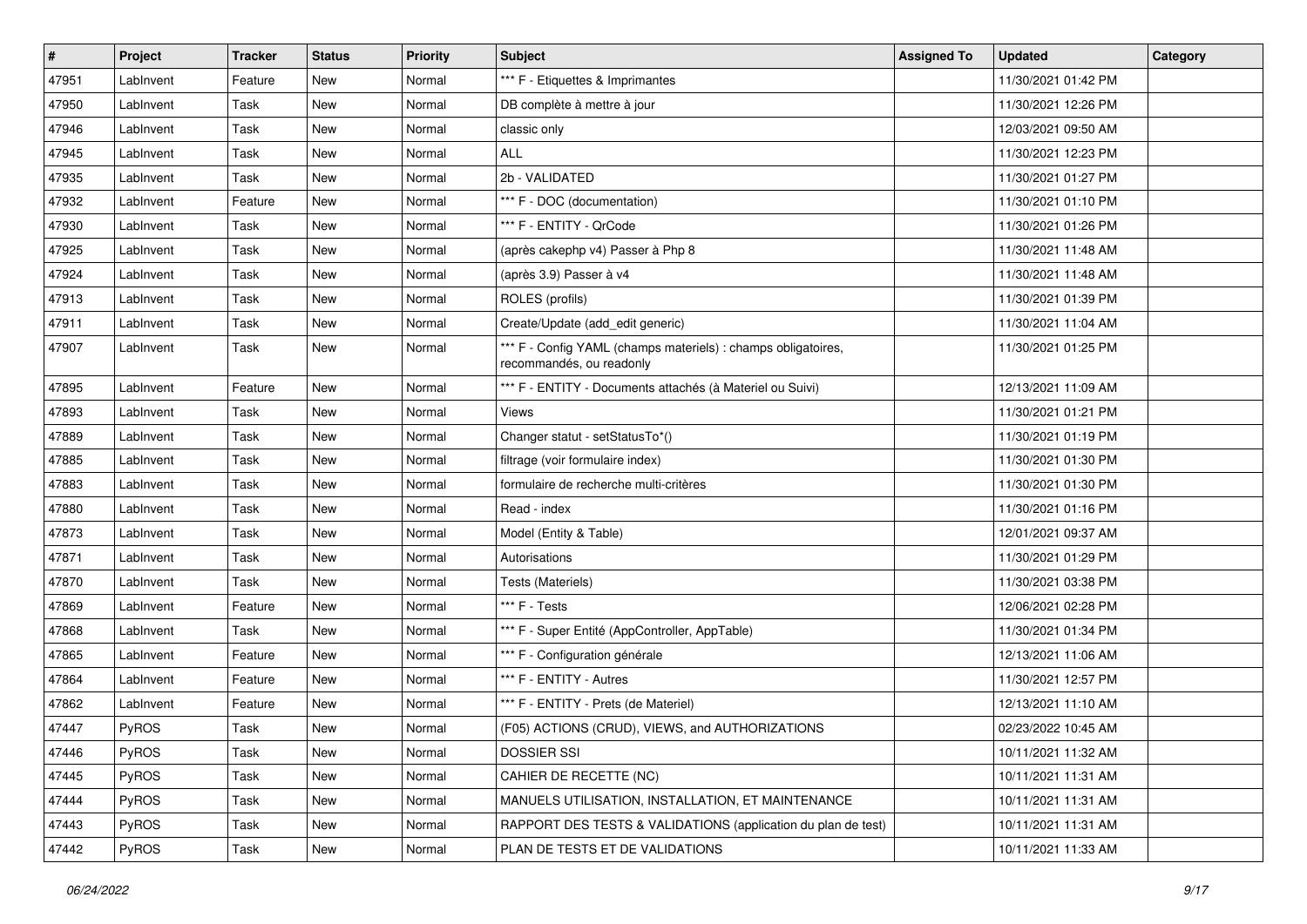| #     | Project      | <b>Tracker</b> | <b>Status</b> | <b>Priority</b> | <b>Subject</b>                                                                              | <b>Assigned To</b> | <b>Updated</b>      | Category |
|-------|--------------|----------------|---------------|-----------------|---------------------------------------------------------------------------------------------|--------------------|---------------------|----------|
| 47441 | <b>PyROS</b> | Task           | New           | Normal          | DOSSIER DE DÉFINITION                                                                       |                    | 10/11/2021 11:32 AM |          |
| 47440 | PyROS        | Task           | New           | Normal          | <b>LIVRABLES</b>                                                                            |                    | 10/11/2021 11:29 AM |          |
| 47439 | <b>PyROS</b> | Task           | New           | Normal          | PA et PK CNES                                                                               |                    | 01/31/2022 11:29 AM |          |
| 47438 | <b>PyROS</b> | Task           | <b>New</b>    | Normal          | PK5 (2023-06) - Doc LIVRABLES (et Présentations)                                            |                    | 10/11/2021 11:26 AM |          |
| 47437 | <b>PyROS</b> | Task           | New           | Normal          | PA4.1 (2023-05) - Présentations et Rapport Avancement                                       |                    | 10/11/2021 11:25 AM |          |
| 47436 | <b>PyROS</b> | Task           | <b>New</b>    | Normal          | PK4 (2023-02) - Doc LIVRABLES (et Présentations)                                            |                    | 10/11/2021 11:23 AM |          |
| 47435 | PyROS        | Task           | <b>New</b>    | Normal          | PA3.2 (2023-02) - Présentations et Rapport Avancement                                       |                    | 10/11/2021 11:22 AM |          |
| 47433 | <b>PyROS</b> | Task           | <b>New</b>    | Normal          | PA3.1 (2023-01) - Présentations et Rapport Avancement                                       |                    | 10/11/2021 11:22 AM |          |
| 47432 | PyROS        | Task           | New           | Normal          | PK3 (2023-01) - Doc LIVRABLES (et Présentations)                                            |                    | 10/11/2021 11:20 AM |          |
| 47431 | <b>PyROS</b> | Task           | <b>New</b>    | Normal          | PA2.2 (2022-10) - Présentations et Rapport Avancement                                       |                    | 10/11/2021 11:19 AM |          |
| 47430 | <b>PyROS</b> | Task           | <b>New</b>    | Normal          | PA2.1 (2022-08) - Présentations et Rapport Avancement                                       |                    | 10/11/2021 11:18 AM |          |
| 47428 | PyROS        | Task           | <b>New</b>    | Normal          | PK2 (2022-06) - Présentations + RA + Doc LIVRABLES                                          |                    | 01/31/2022 11:34 AM |          |
| 47419 | <b>PyROS</b> | Task           | New           | Normal          | F16 FUNCTIONAL Tests                                                                        |                    | 10/11/2021 10:11 AM |          |
| 47418 | PyROS        | Task           | New           | Normal          | F15 FUNCTIONAL Tests                                                                        |                    | 10/11/2021 10:11 AM |          |
| 47416 | <b>PyROS</b> | Task           | <b>New</b>    | Normal          | F13 FUNCTIONAL Tests                                                                        |                    | 10/11/2021 10:11 AM |          |
| 47415 | <b>PyROS</b> | Task           | New           | Normal          | F12 FUNCTIONAL Tests                                                                        |                    | 10/11/2021 10:11 AM |          |
| 47414 | PyROS        | Task           | <b>New</b>    | Normal          | F11 FUNCTIONAL Tests                                                                        |                    | 10/11/2021 10:10 AM |          |
| 47413 | <b>PyROS</b> | Task           | New           | Normal          | F10 FUNCTIONAL Tests                                                                        |                    | 10/11/2021 10:10 AM |          |
| 47412 | <b>PyROS</b> | Task           | In progress   | Normal          | F09 Tests                                                                                   |                    | 10/12/2021 03:01 PM |          |
| 47411 | PyROS        | Task           | <b>New</b>    | Normal          | <b>F08 FUNCTIONAL Tests</b>                                                                 |                    | 10/11/2021 10:10 AM |          |
| 47410 | <b>PyROS</b> | Task           | New           | Normal          | F07 FUNCTIONAL Tests                                                                        |                    | 10/11/2021 10:10 AM |          |
| 47409 | PyROS        | Task           | New           | Normal          | F06 FUNCTIONAL Tests                                                                        |                    | 10/11/2021 10:10 AM |          |
| 47408 | PyROS        | Task           | In progress   | Normal          | F05 Tests                                                                                   |                    | 10/12/2021 03:00 PM |          |
| 47407 | <b>PyROS</b> | Task           | In progress   | Normal          | F04 Tests                                                                                   |                    | 10/12/2021 03:00 PM |          |
| 47406 | PyROS        | Task           | In progress   | Normal          | F03 Tests                                                                                   |                    | 10/12/2021 03:00 PM |          |
| 47405 | <b>PyROS</b> | Task           | In progress   | Normal          | F02 Tests                                                                                   |                    | 10/12/2021 02:59 PM |          |
| 47403 | <b>PyROS</b> | Task           | New           | Normal          | HIGH LEVEL FUNCTION TESTS - Transversal functionalities TESTs<br>involving several features |                    | 10/11/2021 10:08 AM |          |
| 47402 | <b>PyROS</b> | Task           | New           | Normal          | INTEGRATION TESTS - FEATURES integration tests with each other                              |                    | 10/11/2021 10:07 AM |          |
| 47401 | PyROS        | Task           | <b>New</b>    | Normal          | FUNCTIONAL TESTS - Each FEATURE functional tests                                            |                    | 10/11/2021 11:42 AM |          |
| 47393 | PyROS        | Task           | New           | Normal          | Device Config file (cf F14)                                                                 |                    | 12/14/2021 12:33 PM |          |
| 47392 | PyROS        | Task           | New           | Normal          | Device Commands Grammar (Generic & Native)                                                  |                    | 12/14/2021 12:32 PM |          |
| 47391 | PyROS        | Task           | New           | Normal          | Device Simulator (DeviceSimulator)                                                          |                    | 12/14/2021 12:32 PM |          |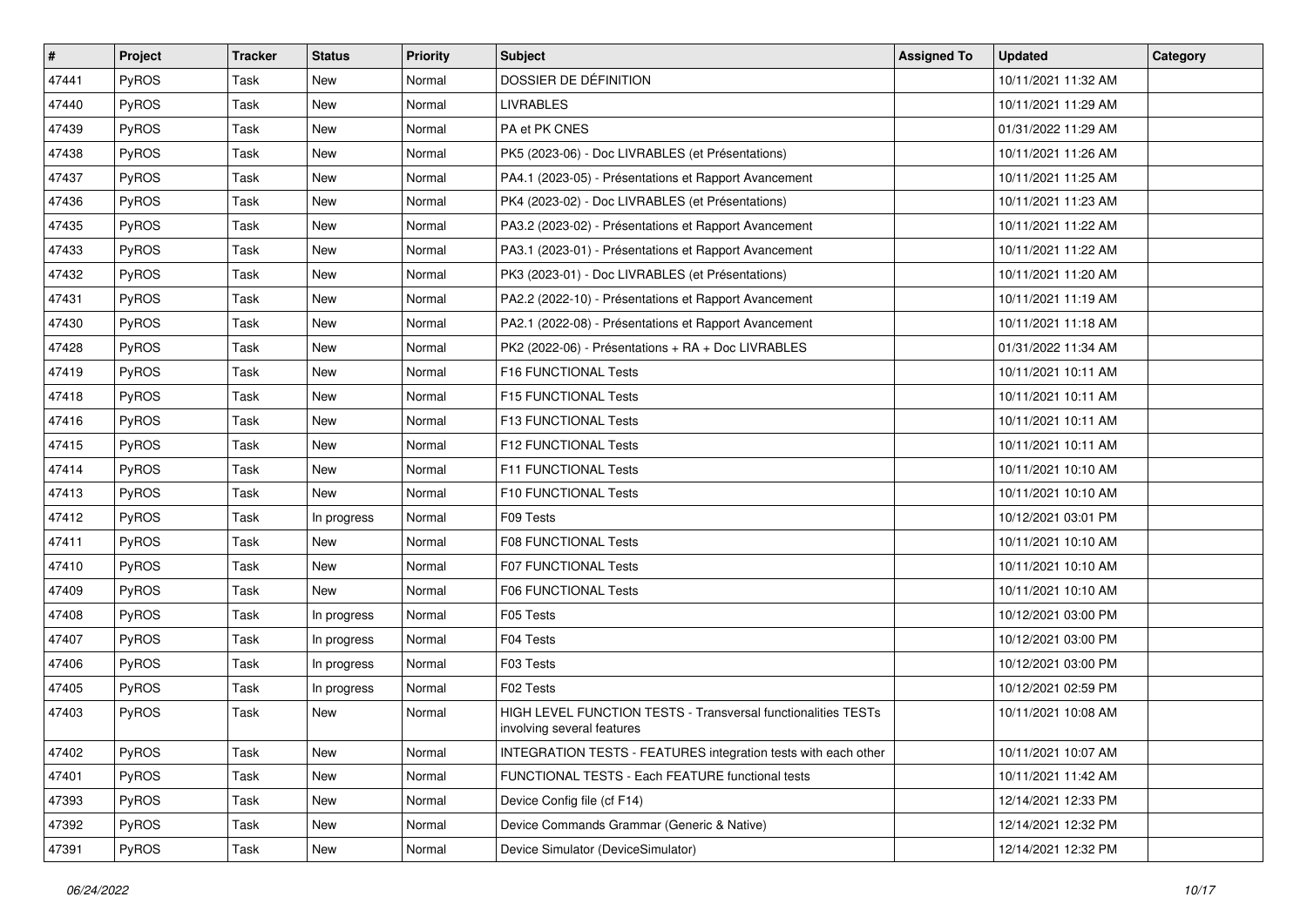| #     | Project      | <b>Tracker</b> | <b>Status</b> | <b>Priority</b> | Subject                                                                              | <b>Assigned To</b> | <b>Updated</b>      | Category |
|-------|--------------|----------------|---------------|-----------------|--------------------------------------------------------------------------------------|--------------------|---------------------|----------|
| 47390 | <b>PyROS</b> | Task           | New           | Normal          | Device Agent (AgentDevice) (de type Agent)                                           |                    | 12/14/2021 12:32 PM |          |
| 47389 | PyROS        | Task           | New           | Normal          | Device Controller (DeviceController)                                                 |                    | 12/14/2021 12:29 PM |          |
| 47387 | <b>PyROS</b> | Task           | New           | Normal          | (F14) CRUD config                                                                    |                    | 01/29/2022 01:24 AM |          |
| 47386 | PyROS        | Task           | New           | Normal          | (F03) Initial data (fixture)                                                         |                    | 12/15/2021 07:32 AM |          |
| 47375 | PyROS        | Task           | New           | Normal          | Association quota SP                                                                 |                    | 10/11/2021 10:37 AM |          |
| 46790 | <b>PyROS</b> | Task           | New           | Normal          | F16 - EXIGENCES satisfaites (+ tests mis à jour)                                     |                    | 09/14/2021 02:47 PM |          |
| 46789 | PyROS        | Task           | New           | Normal          | F15 - EXIGENCES satisfaites (+ tests mis à jour)                                     |                    | 09/14/2021 02:47 PM |          |
| 46788 | <b>PyROS</b> | Task           | New           | Normal          | (F14) EXIGENCES satisfaites (+ tests mis à jour)                                     |                    | 01/29/2022 01:24 AM |          |
| 46787 | PyROS        | Task           | New           | Normal          | (F09) REQUIREMENTS validated (+ tests udpated)                                       |                    | 12/14/2021 12:18 PM |          |
| 46786 | PyROS        | Task           | New           | Normal          | F08 - EXIGENCES satisfaites (+ tests mis à jour)                                     |                    | 09/14/2021 02:45 PM |          |
| 46785 | <b>PyROS</b> | Task           | New           | Normal          | F07 - EXIGENCES satisfaites (+ tests mis à jour)                                     |                    | 09/14/2021 02:44 PM |          |
| 46783 | PyROS        | Task           | New           | Normal          | F04 - EXIGENCES satisfaites (+ tests mis à jour)                                     |                    | 09/14/2021 02:43 PM |          |
| 46782 | PyROS        | Task           | New           | Normal          | F03 - EXIGENCES satisfaites (+ tests mis à jour)                                     |                    | 09/14/2021 02:43 PM |          |
| 46781 | PyROS        | Task           | New           | Normal          | (F02) EXIGENCES satisfaites (+ tests mis à jour)                                     |                    | 01/29/2022 01:27 AM |          |
| 46780 | PyROS        | Task           | New           | Normal          | (F01) EXIGENCES satisfaites (+ tests mis à jour)                                     |                    | 10/08/2021 06:01 PM |          |
| 45818 | <b>PyROS</b> | Task           | New           | Normal          | (F14) TESTS to validate this feature                                                 |                    | 08/09/2021 10:43 AM |          |
| 45816 | PyROS        | Task           | New           | Normal          | <b>SP Delete</b>                                                                     |                    | 10/28/2021 08:35 AM |          |
| 45815 | PyROS        | Task           | New           | Normal          | test_SCP_manage_quota                                                                |                    | 09/22/2021 04:47 PM |          |
| 45811 | PyROS        | Task           | New           | Normal          | SP update                                                                            |                    | 11/03/2021 09:16 AM |          |
| 45810 | PyROS        | Task           | New           | Normal          | SP Read (view list and view 1)                                                       |                    | 10/27/2021 02:47 PM |          |
| 45809 | PyROS        | Task           | New           | Normal          | <b>SP Create</b>                                                                     |                    | 10/27/2021 08:42 AM |          |
| 45791 | PyROS        | Task           | New           | Normal          | PA1.1 (2022-03) - Présentations et Rapport Avancement                                |                    | 10/11/2021 11:14 AM |          |
| 45790 | PyROS        | Task           | New           | Normal          | PK1 (2022-01) - Présentations + RA + Doc LIVRABLES                                   |                    | 01/31/2022 11:33 AM |          |
| 45781 | <b>PyROS</b> | Task           | In progress   | Normal          | Documentation et Présentations pour les PA et PK CNES                                |                    | 01/31/2022 11:32 AM |          |
| 45776 | PyROS        | Task           | New           | Normal          | <b>Test User Delete</b>                                                              |                    | 08/13/2021 01:46 PM |          |
| 45772 | PyROS        | Task           | New           | Normal          | Test User Read (view list and view 1)                                                |                    | 08/13/2021 01:51 PM |          |
| 45766 | PyROS        | Task           | New           | Normal          | <b>Test User Update</b>                                                              |                    | 08/13/2021 01:53 PM |          |
| 45762 | PyROS        | Task           | New           | Normal          | <b>Test User Connexion</b>                                                           |                    | 08/13/2021 01:55 PM |          |
| 45761 | PyROS        | Task           | New           | Normal          | Test User Create (registration)                                                      |                    | 08/13/2021 01:54 PM |          |
| 45756 | PyROS        | Task           | New           | Normal          | QUOTA & PRIO - Gestion du quota et de la priorité                                    |                    | 10/11/2021 10:35 AM |          |
| 45749 | PyROS        | Task           | In progress   | Normal          | Gérer le retrait et le retour d'un device (panne, désactiver/réactiver un<br>device) |                    | 08/09/2021 10:42 AM |          |
| 45748 | PyROS        | Task           | New           | Normal          | Définir Accesseurs (getX())                                                          |                    | 01/29/2022 01:21 AM |          |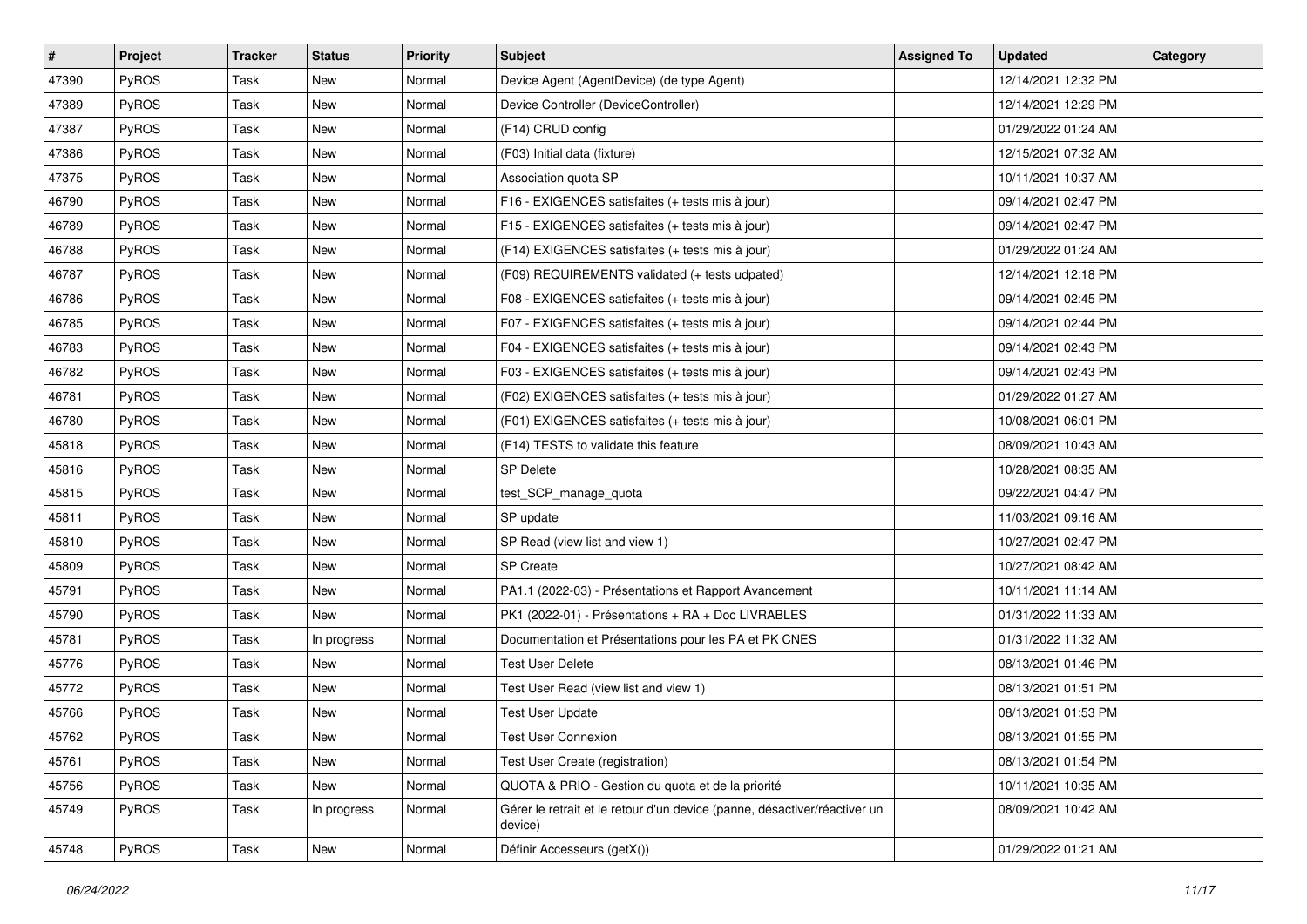| #     | Project      | <b>Tracker</b> | <b>Status</b> | <b>Priority</b> | Subject                                                                                                                 | <b>Assigned To</b> | <b>Updated</b>      | Category |
|-------|--------------|----------------|---------------|-----------------|-------------------------------------------------------------------------------------------------------------------------|--------------------|---------------------|----------|
| 45556 | PyROS        | Task           | <b>New</b>    | Normal          | User activation/deactivation                                                                                            |                    | 06/25/2021 08:18 AM |          |
| 45552 | PyROS        | Task           | New           | Normal          | General configuration integration                                                                                       |                    | 03/15/2022 11:15 PM |          |
| 45484 | <b>PyROS</b> | Feature        | <b>New</b>    | Normal          | **** D5 - Images management (L1-L2)                                                                                     |                    | 02/02/2022 02:36 PM |          |
| 45481 | PyROS        | Feature        | <b>New</b>    | Normal          | **** D2 - Users & Programs                                                                                              |                    | 03/29/2022 09:17 AM |          |
| 45452 | PyROS        | Story          | New           | Normal          | *** REQ-0XX REQUIREMENTS FROM CNES (PR)                                                                                 |                    | 06/14/2021 01:17 PM |          |
| 45346 | PyROS        | Task           | <b>New</b>    | Normal          | (F10) ENTITIES - Initial data (fixture)                                                                                 |                    | 06/03/2021 09:17 AM |          |
| 45295 | PyROS        | Task           | <b>New</b>    | Normal          | Create DARK files (acquisition)                                                                                         |                    | 05/27/2021 11:22 AM |          |
| 45294 | PyROS        | Task           | <b>New</b>    | Normal          | Create BIAS files (acquisition)                                                                                         |                    | 05/27/2021 11:22 AM |          |
| 45293 | PyROS        | Task           | <b>New</b>    | Normal          | Create FLAT files (acquisition)                                                                                         |                    | 05/27/2021 11:21 AM |          |
| 45292 | PyROS        | Task           | <b>New</b>    | Normal          | (F10) TESTS to validate this feature                                                                                    |                    | 05/27/2021 11:11 AM |          |
| 45291 | PyROS        | Task           | <b>New</b>    | Normal          | (F10) AUTHORIZATIONS for this feature (who can do what) :<br>documentation & implementation                             |                    | 06/08/2021 08:19 AM |          |
| 45290 | PyROS        | Task           | New           | Normal          | (F10) ENTITIES - definition & implementation                                                                            |                    | 06/03/2021 09:17 AM |          |
| 45195 | PyROS        | Story          | <b>New</b>    | Normal          | REQ-122 Page information état agent                                                                                     |                    | 05/12/2021 12:18 PM |          |
| 45194 | PyROS        | Story          | <b>New</b>    | Normal          | REQ-121 Limiter le nombre d'essais de connexion d'un utilisateur                                                        |                    | 05/12/2021 12:17 PM |          |
| 45193 | PyROS        | Story          | <b>New</b>    | Normal          | REQ-120 Pages web dédiées pour gérer différents besoins                                                                 |                    | 05/12/2021 12:17 PM |          |
| 45192 | PyROS        | Story          | <b>New</b>    | Normal          | REQ-119 Analyse images : le service de traitement d'images doit être<br>interopérable (à distance, par service externe) |                    | 05/12/2021 12:17 PM |          |
| 45191 | PyROS        | Story          | <b>New</b>    | Normal          | REQ-118 Avoir un obturateur sur les caméras (Utile pour faire les<br>Dark)                                              |                    | 05/12/2021 12:16 PM |          |
| 45190 | PyROS        | Story          | New           | Normal          | REQ-117 Calibration : génération des images de calibration en<br>fonction du temps (DBF) (Dark dépend du temps pose)    |                    | 05/12/2021 12:16 PM |          |
| 45189 | PyROS        | Story          | <b>New</b>    | Normal          | REQ-116 Calibration astro: trouver une solution quand l'image est<br>distendue (distortion)                             |                    | 05/12/2021 12:16 PM |          |
| 45188 | PyROS        | Story          | New           | Normal          | REQ-115 Calibration : traiter efficacement les fichiers de calibration<br>DBF (dark, bias, flat)                        |                    | 05/12/2021 12:15 PM |          |
| 45187 | PyROS        | Story          | New           | Normal          | REQ-114 Planification des séquences : Equité                                                                            |                    | 05/12/2021 12:15 PM |          |
| 45186 | PyROS        | Story          | <b>New</b>    | Normal          | REQ-113 Planification des séquences : Efficacité, efficience                                                            |                    | 05/12/2021 12:15 PM |          |
| 45185 | PyROS        | Story          | <b>New</b>    | Normal          | REQ-112 Planification des séquences : Flexibilité                                                                       |                    | 05/12/2021 12:14 PM |          |
| 45184 | <b>PyROS</b> | Story          | New           | Normal          | REQ-111 Mise en sécurité automatique en cas de cyclone                                                                  |                    | 03/16/2022 04:38 PM |          |
| 45183 | PyROS        | Story          | New           | Normal          | REQ-110 Arrêt et redémarrage automatique en cas de coupure<br>électrique                                                |                    | 03/16/2022 04:38 PM |          |
| 45182 | PyROS        | Story          | New           | Normal          | REQ-109 Afficher infos utiles sur les requetes/séquences                                                                |                    | 05/12/2021 12:13 PM |          |
| 45181 | PyROS        | Story          | New           | Normal          | REQ-108 Pouvoir déposer dans différents systèmes de coordonnées                                                         |                    | 02/22/2022 04:38 PM |          |
| 45180 | PyROS        | Story          | New           | Normal          | REQ-107 Suivi complet d'une requête, depuis son dépot, jusqu'à son<br>exécution, en passant par sa planification        |                    | 05/12/2021 12:12 PM |          |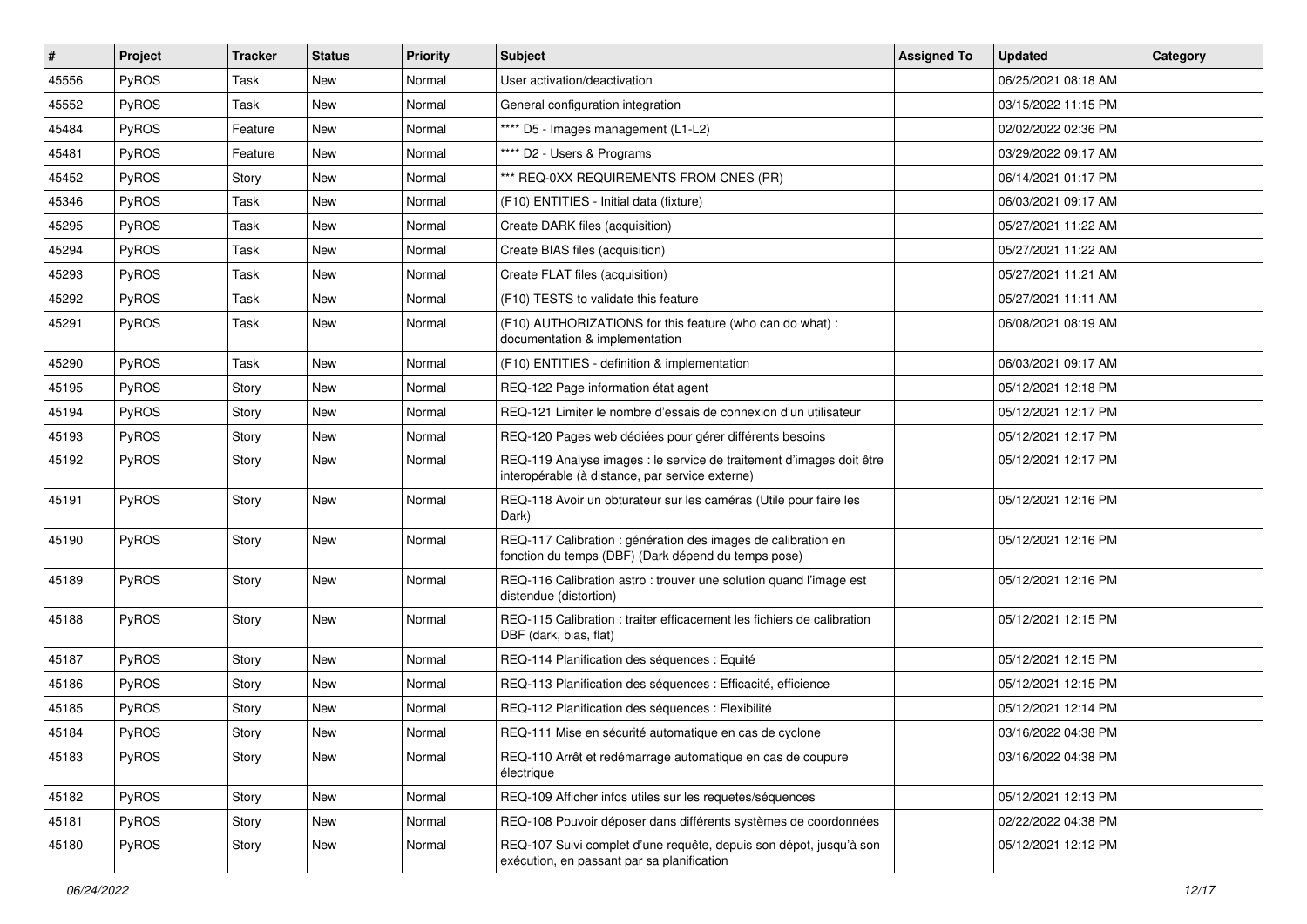| #     | Project      | <b>Tracker</b> | <b>Status</b> | Priority | <b>Subject</b>                                                                              | <b>Assigned To</b> | <b>Updated</b>      | Category |
|-------|--------------|----------------|---------------|----------|---------------------------------------------------------------------------------------------|--------------------|---------------------|----------|
| 45179 | PyROS        | Story          | New           | Normal   | REQ-106 Requete appartient à un SP (lié à un PI qui est lié à des<br>users)                 |                    | 05/12/2021 12:12 PM |          |
| 45178 | PyROS        | Story          | New           | Normal   | REQ-105 Pouvoir enlever une séquence (scène) déposée pour en<br>déposer une autre           |                    | 05/12/2021 12:11 PM |          |
| 45177 | PyROS        | Story          | <b>New</b>    | Normal   | REQ-104 Rôles utilisateurs (profils)                                                        |                    | 05/12/2021 12:11 PM |          |
| 45176 | PyROS        | Story          | New           | Normal   | REQ-103 Connexion unique pour accéder à tous les services, si<br>possible via annuaire LDAP |                    | 05/12/2021 12:10 PM |          |
| 45175 | PyROS        | Story          | New           | Normal   | REQ-102 Surveillance et sécurisation de la BD                                               |                    | 03/16/2022 04:38 PM |          |
| 45174 | PyROS        | Story          | New           | Normal   | REQ-213 Sauvegarde temporaire des images brutes pour opérations<br>de maintenance           |                    | 05/12/2021 12:01 PM |          |
| 45173 | PyROS        | Story          | <b>New</b>    | Normal   | REQ-212 Espace privé pour extensions et déploiement sans git                                |                    | 05/12/2021 12:00 PM |          |
| 45172 | PyROS        | Story          | New           | Normal   | REQ-211 Allsky scan                                                                         |                    | 05/12/2021 11:58 AM |          |
| 45171 | PyROS        | Story          | <b>New</b>    | Normal   | REQ-210 Affichage contenu BD                                                                |                    | 05/12/2021 11:58 AM |          |
| 45170 | PyROS        | Story          | New           | Normal   | REQ-209 Lecture des logs                                                                    |                    | 05/12/2021 11:58 AM |          |
| 45169 | PyROS        | Story          | <b>New</b>    | Normal   | REQ-208 Lecture et téléchargement des images                                                |                    | 05/12/2021 11:57 AM |          |
| 45168 | PyROS        | Story          | New           | Normal   | REQ-207 Rapports de synthèse, outils de monitoring                                          |                    | 05/12/2021 11:57 AM |          |
| 45167 | PyROS        | Story          | New           | Normal   | REQ-206 Espace mutualisé (comme CADOR)                                                      |                    | 05/12/2021 11:57 AM |          |
| 45166 | PyROS        | Story          | New           | Normal   | REQ-205 Bandeau en haut de pages pour messages d'info ou<br>avertissement                   |                    | 05/12/2021 11:56 AM |          |
| 45165 | PyROS        | Story          | New           | Normal   | REQ-204 Architecture site, différents espaces selon les roles                               |                    | 05/12/2021 11:56 AM |          |
| 45164 | PyROS        | Story          | <b>New</b>    | Normal   | REQ-203 GUI multilingue (choix de la langue)                                                |                    | 05/12/2021 11:55 AM |          |
| 45163 | PyROS        | Story          | New           | Normal   | REQ-013 PYROS-10 ordonnancement temps réel                                                  |                    | 07/01/2021 08:30 AM |          |
| 45162 | <b>PyROS</b> | Story          | <b>New</b>    | Normal   | REQ-014 PYROS-10 priorité et quotas utilisateurs                                            |                    | 07/01/2021 08:29 AM |          |
| 45161 | PyROS        | Story          | New           | Normal   | REQ-011 PYROS-10 ordonnanceur sur chaque télescope                                          |                    | 07/01/2021 08:29 AM |          |
| 45160 | PyROS        | Story          | New           | Normal   | REQ-012 PYROS-10 limiter les temps morts entre requêtes                                     |                    | 05/12/2021 10:47 AM |          |
| 45159 | PyROS        | Story          | New           | Normal   | REQ-003 Interface avec les données CNRS de manière authentifiée                             |                    | 05/12/2021 10:46 AM |          |
| 45158 | PyROS        | Story          | New           | Normal   | REQ-006 Notification de changement d'état d'une requête                                     |                    | 05/12/2021 10:45 AM |          |
| 45157 | PyROS        | Story          | <b>New</b>    | Normal   | REQ-002 Déclenchement des jobs sur déclenchement au lieu de<br>scrutation                   |                    | 05/12/2021 11:46 AM |          |
| 45156 | PyROS        | Story          | New           | Normal   | REQ-004 POC GTRS et websocket                                                               |                    | 05/12/2021 11:45 AM |          |
| 45155 | PyROS        | Story          | New           | Normal   | REQ-001 planification de tâches récurrentes                                                 |                    | 05/12/2021 10:44 AM |          |
| 45154 | PyROS        | Story          | New           | Normal   | REQ-070 SSI_010 Spécifications techniques SSI                                               |                    | 03/16/2022 04:42 PM |          |
| 45153 | PyROS        | Story          | New           | Normal   | REQ-051 Sécurité des systèmes informatique (SSI)                                            |                    | 03/16/2022 04:44 PM |          |
| 45152 | PyROS        | Story          | New           | Normal   | REQ-068 ACCEPT 010 Plan de validation et d'essai                                            |                    | 05/12/2021 10:42 AM |          |
| 45151 | PyROS        | Story          | New           | Normal   | REQ-069 Plan de validation et d'essai                                                       |                    | 05/12/2021 10:42 AM |          |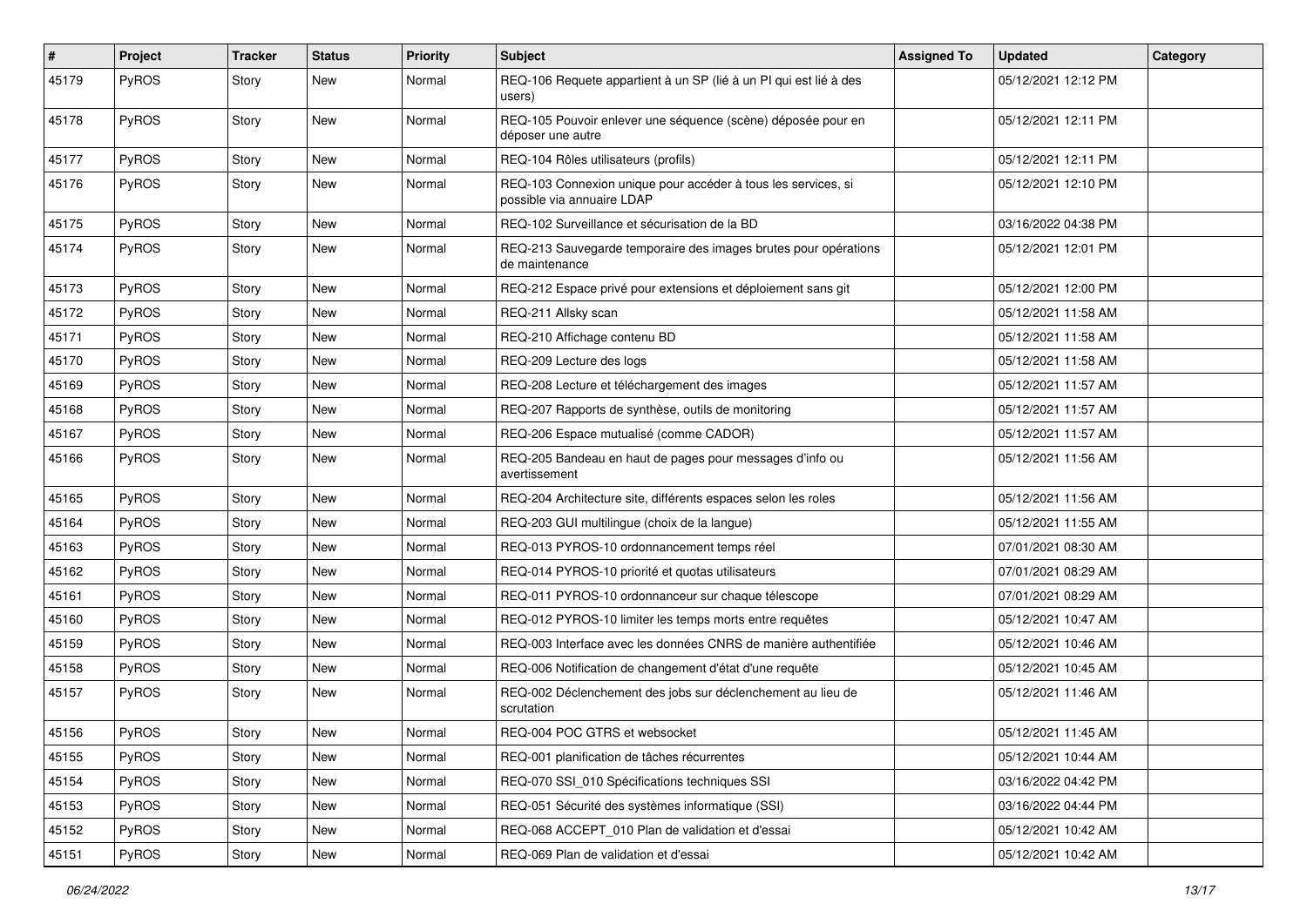| #     | Project      | <b>Tracker</b> | <b>Status</b> | <b>Priority</b> | Subject                                                                                 | <b>Assigned To</b> | <b>Updated</b>      | Category |
|-------|--------------|----------------|---------------|-----------------|-----------------------------------------------------------------------------------------|--------------------|---------------------|----------|
| 45150 | PyROS        | Story          | New           | Normal          | REQ-066 QUALIF_030 Exigence                                                             |                    | 05/12/2021 10:41 AM |          |
| 45149 | PyROS        | Story          | New           | Normal          | REQ-067 Qualification des exigences                                                     |                    | 05/12/2021 10:41 AM |          |
| 45148 | <b>PyROS</b> | Story          | New           | Normal          | REQ-063 Qualification opérationnelle                                                    |                    | 05/12/2021 10:40 AM |          |
| 45147 | PyROS        | Story          | New           | Normal          | REQ-059 Qualification technique                                                         |                    | 05/12/2021 10:40 AM |          |
| 45146 | PyROS        | Story          | New           | Normal          | REQ-064 Déploiement                                                                     |                    | 05/12/2021 10:39 AM |          |
| 45145 | <b>PyROS</b> | Story          | New           | Normal          | REQ-062 QUALIF_020 Qualification opérationnelle                                         |                    | 05/12/2021 10:39 AM |          |
| 45144 | PyROS        | Story          | New           | Normal          | REQ-060 JUSTIF_010 Justification de la définition                                       |                    | 05/12/2021 10:38 AM |          |
| 45143 | <b>PyROS</b> | Story          | New           | Normal          | REQ-061 Justification de la définition                                                  |                    | 05/12/2021 10:37 AM |          |
| 45142 | PyROS        | Story          | New           | Normal          | REQ-058 QUALIF_010 Qualification technique                                              |                    | 05/12/2021 10:37 AM |          |
| 45141 | PyROS        | Story          | <b>New</b>    | Normal          | REQ-056 INTERFACE_010 Interfaçage avec PyROS                                            |                    | 05/12/2021 10:36 AM |          |
| 45140 | <b>PyROS</b> | Story          | <b>New</b>    | Normal          | REQ-057 Interfaçage avec TAROT NC                                                       |                    | 05/12/2021 10:36 AM |          |
| 45139 | PyROS        | Story          | <b>New</b>    | Normal          | REQ-054 Documentation et Formation                                                      |                    | 05/12/2021 10:35 AM |          |
| 45138 | PyROS        | Story          | New           | Normal          | REQ-055 ERGO 040 Documentation                                                          |                    | 05/12/2021 10:35 AM |          |
| 45137 | PyROS        | Story          | New           | Normal          | REQ-053 ERGO 030 Formation                                                              |                    | 05/12/2021 10:35 AM |          |
| 45136 | PyROS        | Story          | <b>New</b>    | Normal          | REQ-052 ERGO_020 Operabilité                                                            |                    | 05/12/2021 10:34 AM |          |
| 45135 | <b>PyROS</b> | Story          | New           | Normal          | REQ-050 SURETE 260 Système informatique (SSI)                                           |                    | 03/16/2022 04:42 PM |          |
| 45134 | PyROS        | Story          | New           | Normal          | REQ-043 SURETE 180 Sécurité des personnes : lumière                                     |                    | 05/12/2021 10:33 AM |          |
| 45133 | <b>PyROS</b> | Story          | New           | Normal          | REQ-042 SURETE_170 Sécurité des personnes : système d'arrêt<br>automatique              |                    | 05/12/2021 10:33 AM |          |
| 45132 | PyROS        | Story          | <b>New</b>    | Normal          | REQ-031 SURETE_040 Automatisation du bâtiment                                           |                    | 05/12/2021 10:32 AM |          |
| 45131 | PyROS        | Story          | New           | Normal          | REQ-049 SURETE_250 Transfert des données                                                |                    | 03/16/2022 04:16 PM |          |
| 45130 | PyROS        | Story          | New           | Normal          | REQ-047 SURETE_240 Sauvegarde des données brutes                                        |                    | 03/16/2022 04:42 PM |          |
| 45129 | PyROS        | Story          | <b>New</b>    | Normal          | REQ-046 SURETE_210 Arrêt du système en cas de condition<br>météorologiques défavorables |                    | 03/16/2022 04:42 PM |          |
| 45128 | PyROS        | Story          | <b>New</b>    | Normal          | REQ-045 SECURITE 200 Système d'alerte                                                   |                    | 03/16/2022 04:42 PM |          |
| 45127 | <b>PyROS</b> | Story          | New           | Normal          | REQ-044 SURETE_190 Sécurité des personnes : système d'arrêt<br>d'urgence                |                    | 05/12/2021 10:30 AM |          |
| 45126 | PyROS        | Story          | New           | Normal          | REQ-048 sauvegarde des données brutes                                                   |                    | 03/16/2022 04:43 PM |          |
| 45125 | PyROS        | Story          | New           | Normal          | REQ-041 information sur les composants (ajout)                                          |                    | 05/12/2021 10:29 AM |          |
| 45124 | PyROS        | Story          | New           | Normal          | REQ-038 focalisation, alignement,                                                       |                    | 05/12/2021 10:29 AM |          |
| 45123 | PyROS        | Story          | New           | Normal          | REQ-036 logiciel pour la maintenance à distance                                         |                    | 05/12/2021 10:28 AM |          |
| 45122 | PyROS        | Story          | New           | Normal          | REQ-032 automatisation du bâtiment et du télescope                                      |                    | 05/12/2021 10:27 AM |          |
| 45121 | PyROS        | Story          | New           | Normal          | REQ-009 requêtes de calibration                                                         |                    | 05/12/2021 10:54 AM |          |
| 45120 | PyROS        | Story          | New           | Normal          | REQ-017 Information sur les requêtes soumises par l'utilisateur                         |                    | 05/12/2021 10:55 AM |          |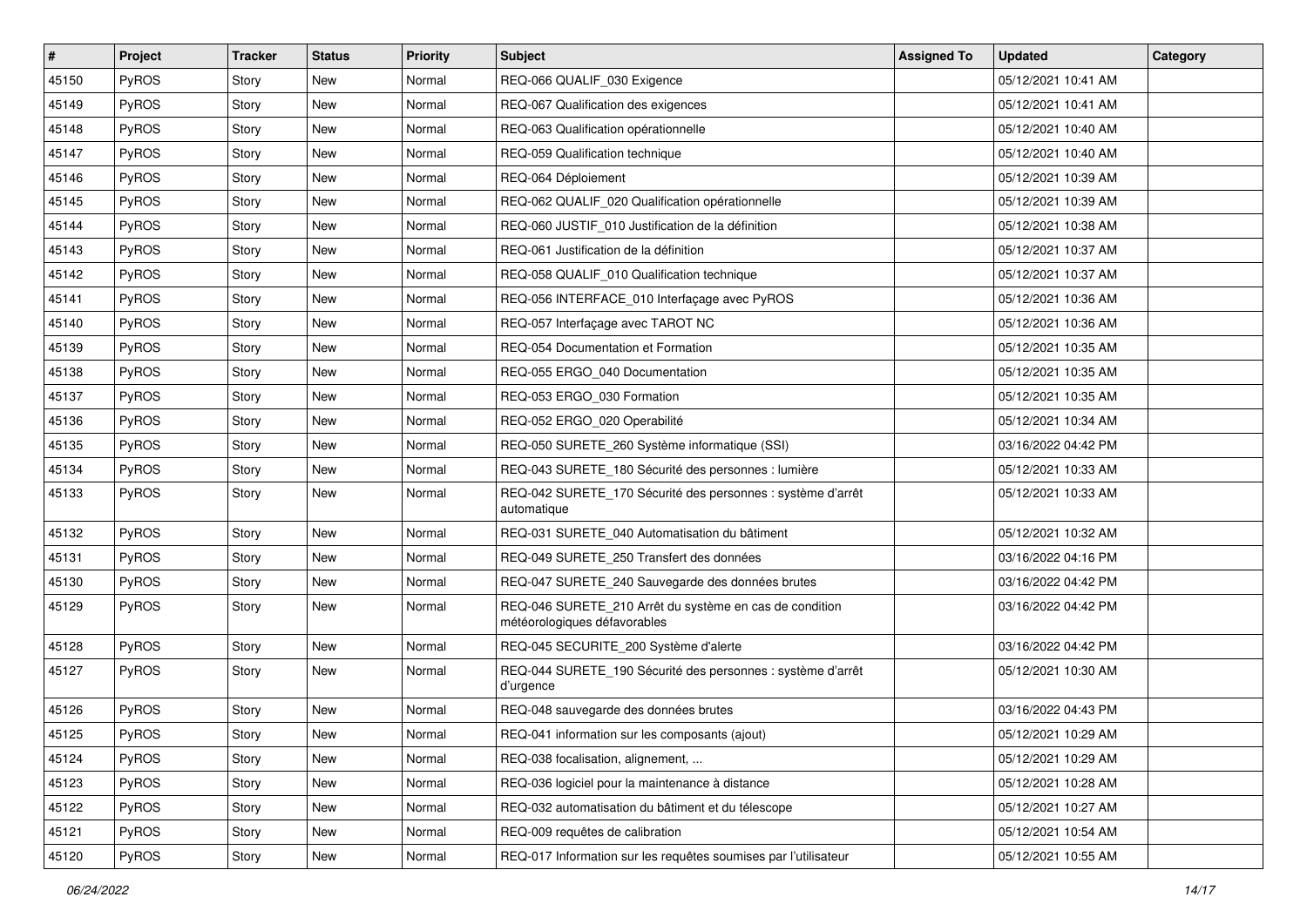| #     | Project      | <b>Tracker</b> | <b>Status</b> | Priority | <b>Subject</b>                                                                  | <b>Assigned To</b> | <b>Updated</b>      | Category |
|-------|--------------|----------------|---------------|----------|---------------------------------------------------------------------------------|--------------------|---------------------|----------|
| 45119 | PyROS        | Story          | New           | Normal   | REQ-008 requêtes SST flexibles                                                  |                    | 05/12/2021 10:54 AM |          |
| 45118 | PyROS        | Story          | <b>New</b>    | Normal   | REQ-016 informations sur les composants de l'observatoire                       |                    | 05/12/2021 10:55 AM |          |
| 45117 | PyROS        | Story          | New           | Normal   | REQ-019 Mise à disposition des images et mesures                                |                    | 05/12/2021 10:55 AM |          |
| 45116 | PyROS        | Story          | New           | Normal   | REQ-039 SURETE_160 Sauvegarde des pannes                                        |                    | 05/12/2021 10:56 AM |          |
| 45115 | PyROS        | Story          | New           | Normal   | REQ-035 SURETE_130 Maintenance à distance                                       |                    | 05/12/2021 10:56 AM |          |
| 45114 | PyROS        | Story          | New           | Normal   | REQ-021 FONC_020 Saut en déclinaison entre chaque image                         |                    | 05/12/2021 10:15 AM |          |
| 45113 | PyROS        | Story          | <b>New</b>    | Normal   | REQ-024 FONC_080 Directions et trajectoires accessibles                         |                    | 05/12/2021 10:11 AM |          |
| 45112 | PyROS        | Story          | New           | Normal   | REQ-023 FONC_030 Délai de reprogrammation                                       |                    | 05/12/2021 10:00 AM |          |
| 45103 | PyROS        | Story          | New           | Normal   | REQ-033 SURETE_050 Prise en compte de la météo                                  |                    | 03/16/2022 04:42 PM |          |
| 45102 | PyROS        | Story          | New           | Normal   | REQ-029 Métadonnées des images                                                  |                    | 05/11/2021 04:44 PM |          |
| 45101 | PyROS        | Story          | New           | Normal   | REQ-034 SURETE_080 Coupure électrique                                           |                    | 03/16/2022 04:42 PM |          |
| 45100 | PyROS        | Story          | New           | Normal   | REQ-026 Plage d'angles horaires et ligne d'horizon                              |                    | 05/11/2021 04:38 PM |          |
| 45099 | PyROS        | Story          | New           | Normal   | REQ-037 SURETE_140 Vérification du fonctionnement du télescope :<br>calibration |                    | 05/11/2021 04:35 PM |          |
| 45098 | PyROS        | Story          | <b>New</b>    | Normal   | REQ-030 SURETE_30 Répartition des nuits                                         |                    | 05/11/2021 04:27 PM |          |
| 45097 | <b>PyROS</b> | Story          | New           | Normal   | REQ-028 FONC_180 Métadonnées pour les poursuites LEO<br>(optionnelle)           |                    | 05/11/2021 04:45 PM |          |
| 45096 | PyROS        | Story          | <b>New</b>    | Normal   | REQ-027 FONC_170 Métadonnées                                                    |                    | 05/11/2021 04:44 PM |          |
| 45095 | PyROS        | Story          | New           | Normal   | REQ-018 Cloisonnement des données                                               |                    | 05/11/2021 04:17 PM |          |
| 45051 | PyROS        | Task           | New           | Normal   | Implémenter le protocole Indi avec une classe DeviceControllerIndi              |                    | 05/06/2021 05:05 PM |          |
| 45049 | PyROS        | Task           | New           | Normal   | <b>CAMERA FLI</b>                                                               |                    | 07/16/2021 09:34 AM |          |
| 45048 | PyROS        | Task           | New           | Normal   | HARDWARE DEVICES definition, test, config, management                           |                    | 10/08/2021 05:51 PM |          |
| 45046 | PyROS        | Task           | New           | Normal   | Manual mode                                                                     |                    | 12/14/2021 12:34 PM |          |
| 45035 | PyROS        | Task           | New           | Normal   | Resilience (failure tolerance)                                                  |                    | 05/06/2021 12:58 PM |          |
| 45034 | PyROS        | Task           | New           | Normal   | Resilience (failure tolerance)                                                  |                    | 05/06/2021 12:58 PM |          |
| 44999 | PyROS        | Task           | New           | Normal   | Execution                                                                       |                    | 12/14/2021 12:35 PM |          |
| 44998 | PyROS        | Task           | New           | Normal   | Monitoring: Check & log continuously instrument (or telescope) status           |                    | 12/14/2021 12:33 PM |          |
| 44997 | PyROS        | Task           | <b>New</b>    | Normal   | Start & Stop                                                                    |                    | 12/14/2021 12:33 PM |          |
| 44995 | <b>PyROS</b> | Task           | New           | Normal   | (F09) TESTS to validate this feature                                            |                    | 10/08/2021 05:45 PM |          |
| 44994 | PyROS        | Task           | New           | Normal   | (F09) AUTHORIZATIONS for this feature (who can do what) : doc &<br>implem.      |                    | 12/14/2021 12:15 PM |          |
| 44993 | PyROS        | Task           | New           | Normal   | (F09) ENTITIES definition & implementation                                      |                    | 12/14/2021 12:33 PM |          |
| 44992 | PyROS        | Task           | New           | Normal   | Switch modes between Automatic and Manual mode                                  |                    | 05/04/2021 12:31 PM |          |
| 44991 | PyROS        | Task           | New           | Normal   | Execution                                                                       |                    | 05/04/2021 12:30 PM |          |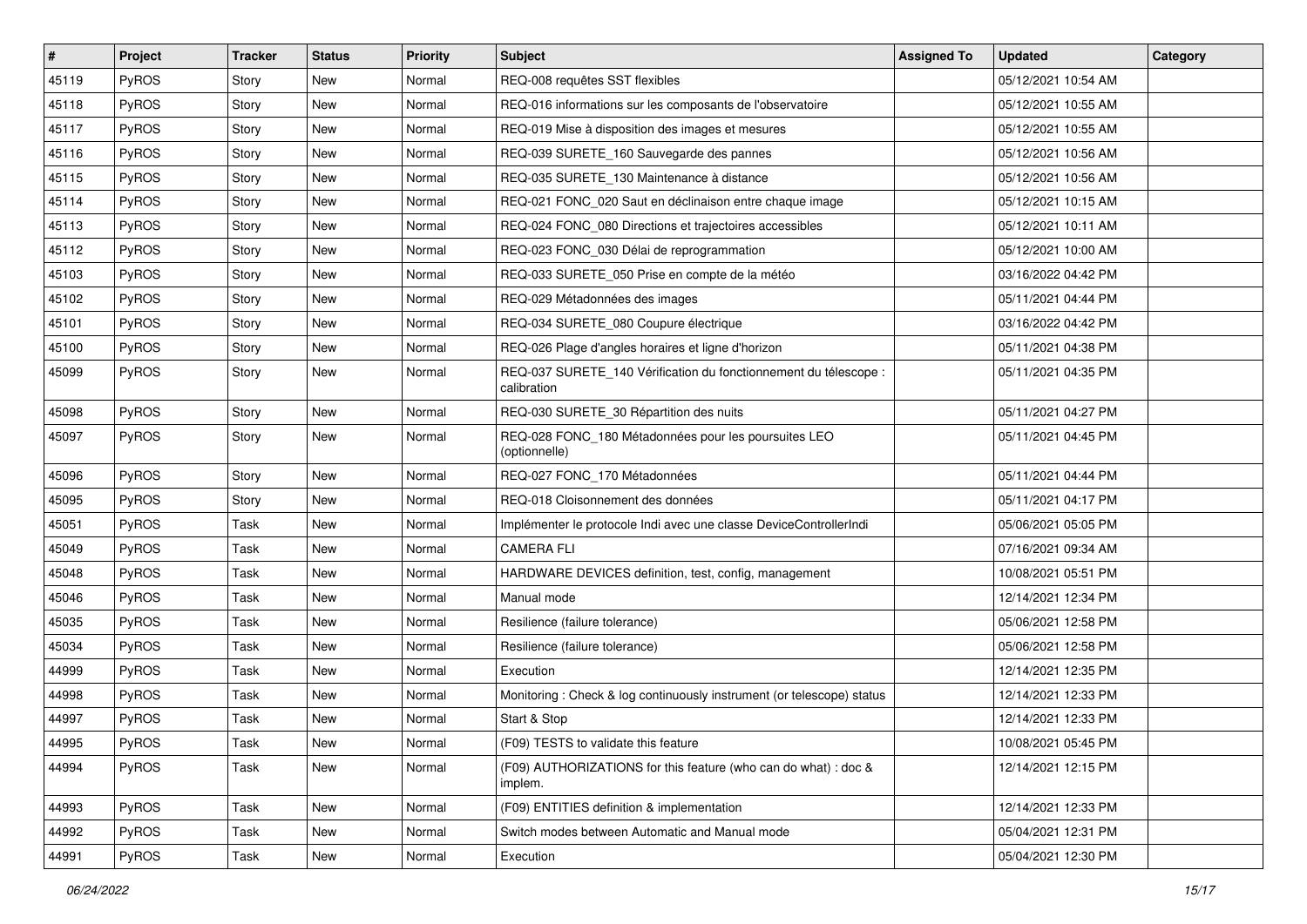| #     | Project      | <b>Tracker</b> | <b>Status</b> | <b>Priority</b> | <b>Subject</b>                                                                                                                             | <b>Assigned To</b> | <b>Updated</b>      | Category |
|-------|--------------|----------------|---------------|-----------------|--------------------------------------------------------------------------------------------------------------------------------------------|--------------------|---------------------|----------|
| 44990 | PyROS        | Task           | New           | Normal          | Monitoring: Check & log continuously Telescope and instruments<br>status, and make a general synthesis                                     |                    | 05/04/2021 12:30 PM |          |
| 44989 | PyROS        | Task           | New           | Normal          | Start & Stop                                                                                                                               |                    | 05/04/2021 12:29 PM |          |
| 44988 | PyROS        | Task           | New           | Normal          | <b>TESTS to validate this feature</b>                                                                                                      |                    | 05/04/2021 12:26 PM |          |
| 44987 | <b>PyROS</b> | Task           | New           | Normal          | (F08) AUTHORIZATIONS for this feature (who can do what) :<br>documentation & implementation                                                |                    | 06/08/2021 08:20 AM |          |
| 44986 | <b>PyROS</b> | Task           | New           | Normal          | ENTITIES (& properties) to be defined                                                                                                      |                    | 05/04/2021 12:25 PM |          |
| 44973 | PyROS        | Task           | New           | Normal          | (F07) Scheduling Sequences according to priorities, quotas, observing<br>conditions, Seq parameters, Seq constraints                       |                    | 05/06/2021 02:59 PM |          |
| 44972 | PyROS        | Task           | New           | Normal          | Planning triggers - each time the context is changed                                                                                       |                    | 05/03/2021 12:06 PM |          |
| 44971 | PyROS        | Task           | New           | Normal          | Get the list of sequences to be planned                                                                                                    |                    | 05/03/2021 11:43 AM |          |
| 44970 | <b>PyROS</b> | Task           | New           | Normal          | <b>TESTS</b> to validate this feature                                                                                                      |                    | 05/03/2021 11:41 AM |          |
| 44969 | <b>PyROS</b> | Task           | <b>New</b>    | Normal          | (F07) AUTHORIZATIONS for this feature (who can do what):<br>documentation & implementation                                                 |                    | 06/08/2021 08:21 AM |          |
| 44968 | <b>PyROS</b> | Task           | New           | Normal          | ENTITIES (& properties) to be defined                                                                                                      |                    | 05/03/2021 11:38 AM |          |
| 44945 | PyROS        | Task           | New           | Normal          | (READ 1) Sequence detailed view                                                                                                            |                    | 02/03/2022 09:45 AM |          |
| 44932 | PyROS        | Task           | New           | Normal          | CREATE a Sequence (must be attached to a valid SP)                                                                                         |                    | 02/23/2022 12:02 PM |          |
| 44924 | PyROS        | Task           | New           | Normal          | (F04) ENTITIES - definition & implementation                                                                                               |                    | 12/15/2021 07:36 AM |          |
| 44923 | PyROS        | Task           | New           | Normal          | (F04) TESTS to validate this feature                                                                                                       |                    | 12/15/2021 07:36 AM |          |
| 44922 | PyROS        | Task           | New           | Normal          | (F04) AUTHORIZATIONS for this feature (who can do what) :<br>documentation & implementation                                                |                    | 12/15/2021 07:37 AM |          |
| 44921 | PyROS        | Task           | New           | Normal          | Démarrage de la production des fichiers de calibration (fin de nuit)                                                                       |                    | 04/30/2021 12:43 PM |          |
| 44920 | PyROS        | Task           | New           | Normal          | Démarrage ou fin des observations (début/fin de nuit)                                                                                      |                    | 04/30/2021 12:43 PM |          |
| 44919 | PyROS        | Task           | <b>New</b>    | Normal          | Sauvegarder (logger) les différents changements d'état                                                                                     |                    | 12/15/2021 07:37 AM |          |
| 44918 | PyROS        | Task           | New           | Normal          | Optimiser : Agir sur le système en fonction des conditions<br>d'observation pour n'observer que quand la qualité du ciel est<br>suffisante |                    | 04/30/2021 12:41 PM |          |
| 44917 | PyROS        | Task           | New           | Normal          | Sécuriser : Agir sur le système en fonction de l'environnement<br>(externe/interne) pour la sécurité de l'Observatoire et des personnes    |                    | 04/30/2021 12:41 PM |          |
| 44916 | PyROS        | Task           | <b>New</b>    | Normal          | Rythmer : Agir sur le système pour lui donner un rythme en fonction<br>du temps (nuit/jour)                                                |                    | 04/30/2021 12:43 PM |          |
| 44915 | PyROS        | Task           | New           | Normal          | Changer le mode du système : passer en mode manuel (maintenance)<br>ou automatique                                                         |                    | 12/15/2021 07:37 AM |          |
| 44914 | <b>PyROS</b> | Task           | New           | Normal          | (re-)Démarrer, mettre en Pause, ou Stopper tout ou partie du système                                                                       |                    | 04/30/2021 12:40 PM |          |
| 44907 | PyROS        | Task           | New           | Normal          | Show Weather & Observatory monitored data (in a convenient way)                                                                            |                    | 05/05/2022 09:53 AM |          |
| 44906 | PyROS        | Task           | New           | Normal          | Compute and save Observing conditions                                                                                                      |                    | 12/15/2021 07:35 AM |          |